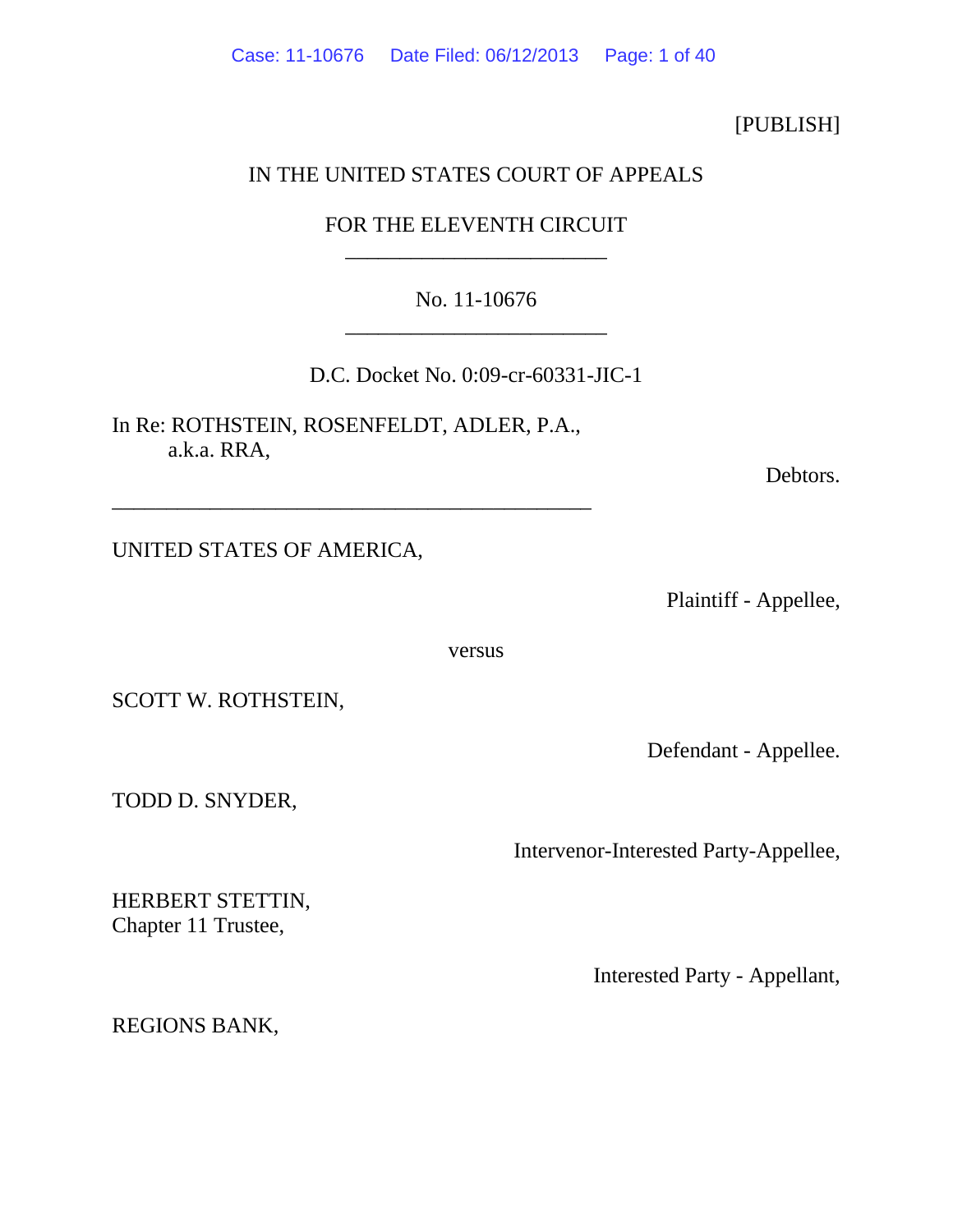Petitioner,

# SOLAR AIR, INC.,

 $\overline{a}$ 

Interpleader.

Appeal from the United States District Court for the Southern District of Florida

\_\_\_\_\_\_\_\_\_\_\_\_\_\_\_\_\_\_\_\_\_\_\_\_

\_\_\_\_\_\_\_\_\_\_\_\_\_\_\_\_\_\_\_\_\_\_\_\_

(June 12, 2013)

Before TJOFLAT and MARTIN, Circuit Judges, and BUCKLEW,[\\*](#page-1-0) District Judge. TJOFLAT, Circuit Judge:

A number of criminal statutes within the Federal Code mandate that a defendant, when convicted, forfeit to the United States as part of his sentence the lucre he acquired as a result of his criminal activity. In this case, the defendant, a lawyer, deposited the lucre in his law firm's bank accounts, where it was commingled with the firm's receipts from legitimate clients. The question this appeal presents is whether the money in the bank accounts at the time the defendant was charged is subject to forfeiture. We hold that it is not.

<span id="page-1-0"></span><sup>\*</sup> Honorable Susan C. Bucklew, United States District Judge for the Middle District of Florida, sitting by designation.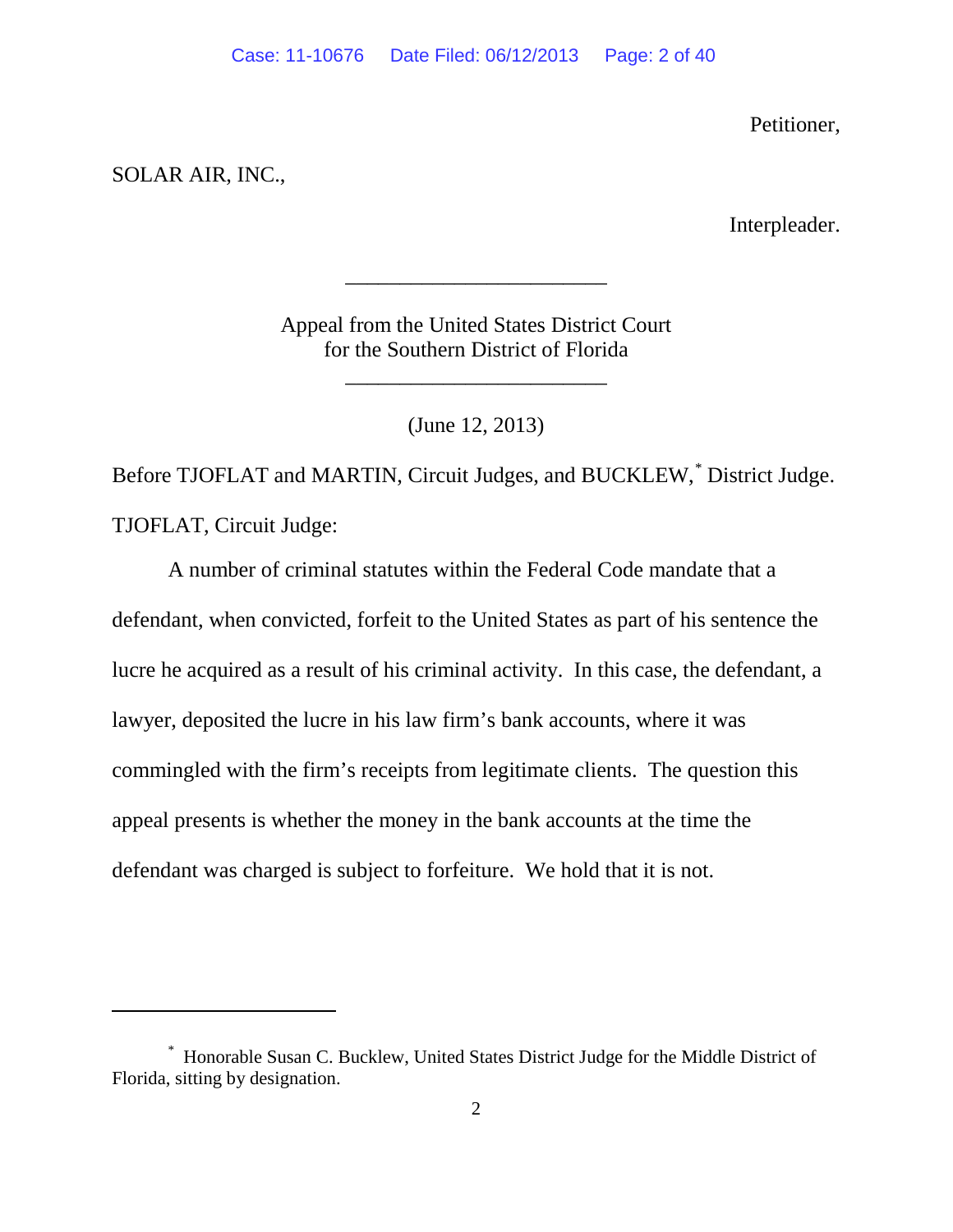I.

# A.

On November 10, 2009, four creditors of a Miami, Florida, law firm of seventy attorneys, Rothstein, Rosenfeldt and Adler P.A. ("RRA"), petitioned the Bankruptcy Court for the Southern District of Florida to reorganize the law firm under Chapter [1](#page-2-0)1 of the United States Bankruptcy Code.<sup>1</sup> Two weeks later, the Bankruptcy Court appointed Herbert Stettin trustee of the bankruptcy estate (the "Trustee"). On December 1, 2009, the United States Attorney for the Southern District of Florida filed a five-count information charging Scott Rothstein, "a shareholder, Chairman and CEO of RRA,"[2](#page-2-1) with conspiring to violate the Racketeer Influenced and Corrupt Organizations Act ("RICO"), 18 U.S.C. § 1962(c),<sup>[3](#page-2-2)</sup> by employing RRA to engage in a pattern of racketeering activity, principally mail and wire fraud and money laundering, and with conspiring to commit those substantive offenses.<sup>[4](#page-2-3)</sup> These charges were based on a common allegation that Rothstein operated a "Ponzi" scheme<sup>[5](#page-2-4)</sup> by

 $1$  11 U.S.C. § 101 et seq. (2006).

<sup>&</sup>lt;sup>2</sup> Information, Record, vol. 1, no. 1, at 4,  $\P$  7.A.

<span id="page-2-4"></span><span id="page-2-2"></span><span id="page-2-1"></span><span id="page-2-0"></span> $3 \text{ RICO}$  was enacted by section 901(a) of the Organized Crime Control Act of 1970 (Pub. L. No. 91–452, 84 Stat. 922, enacted October 15, 1970), and is codified as Chapter 96 of Title 18 of the United States Code, 18 U.S.C. § 1961–1968.

<span id="page-2-3"></span> $4$  Count 1 alleged a violation of 18 U.S.C. § 1962(d), which provides that "[i]t shall be unlawful for any person to conspire to violate any of the provisions of subsection  $(a)$ ,  $(b)$ , or  $(c)$ of this section." Count 1 alleged that Rothstein conspired to violate subsection (c) which states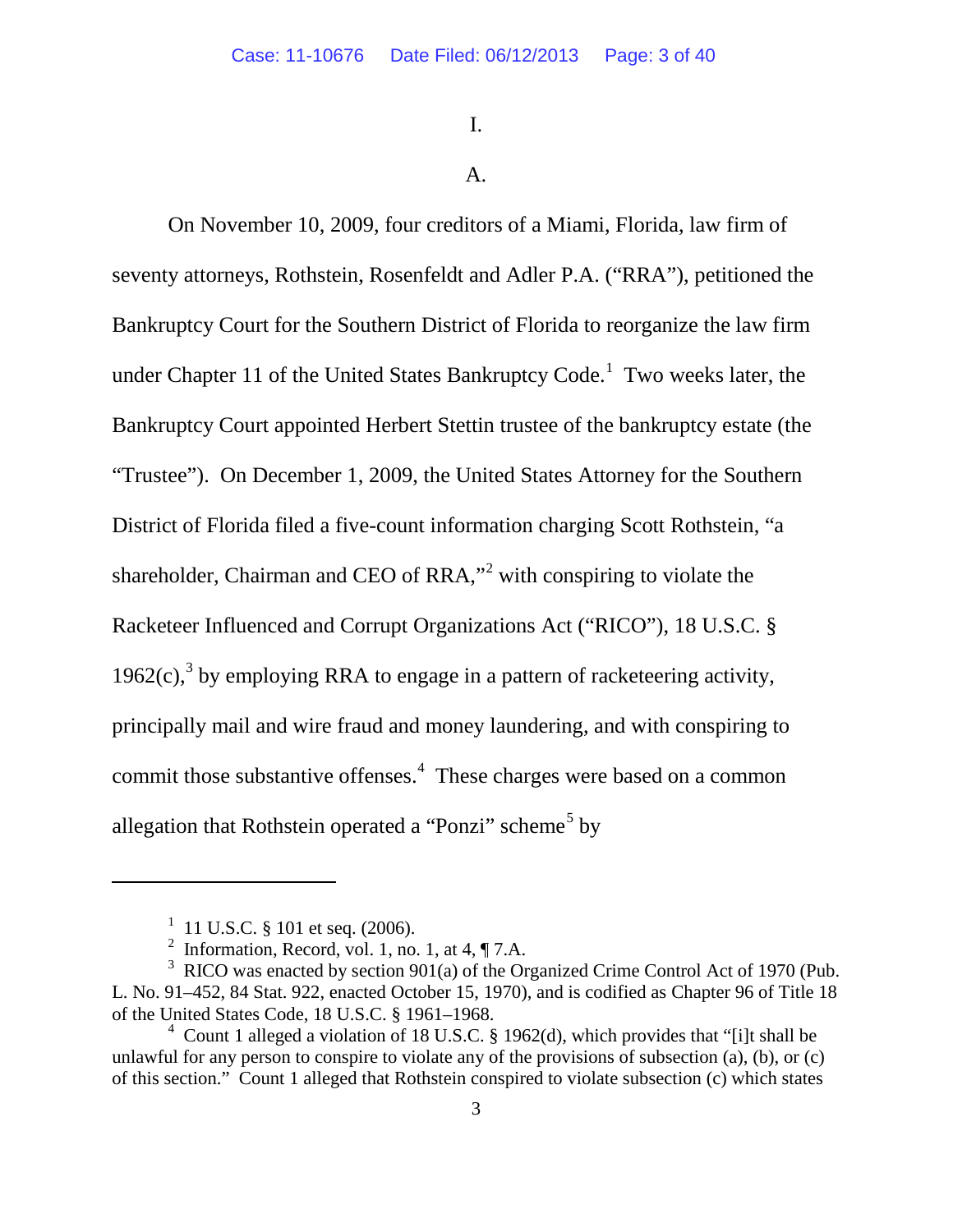that "[i]t shall be unlawful for any person employed by or associated with any enterprise engaged in, or the activities of which affect, interstate or foreign commerce, to conduct or participate, directly or indirectly, in the conduct of such enterprise's affairs through a pattern of racketeering activity." 18 U.S.C. § 1962(c). According to Count 1, RRA was the "enterprise," and the "pattern of racketeering activity" included mail fraud, wire fraud, and money laundering in the execution of the Ponzi scheme described in the text following this footnote.

Count 2 alleged a violation of 18 U.S.C. § 1956(h), a conspiracy to violate 18 U.S.C. §§ 1956 and 1957. Section 1956, "Laundering of monetary instruments," states, in pertinent part:

(a)(1) Whoever, knowing that the property involved in a financial transaction represents the proceeds of some form of unlawful activity, conducts or attempts to conduct such a financial transaction which in fact involves the proceeds of specified unlawful activity--

(A)(i) with the intent to promote the carrying on of specified unlawful activity; or

**. . . .**

 $\overline{a}$ 

(B) knowing that the transaction is designed in whole or in part--

(i) to conceal or disguise the nature, the location, the source, the ownership, or the control of the proceeds of specified unlawful activity; or (ii) to avoid a transaction reporting requirement under State or Federal law,

shall be sentenced to a fine of not more than \$500,000 or twice the value of the property involved in the transaction, whichever is greater, or imprisonment for not more than twenty years, or both. For purposes of this paragraph, a financial transaction shall be considered to be one involving the proceeds of specified unlawful activity if it is part of a set of parallel or dependent transactions, any one of which involves the proceeds of specified unlawful activity, and all of which are part of a single plan or arrangement.

The term "specified unlawful activity" includes mail fraud and wire fraud. 18 U.S.C. § 1956(c)(7). According to Count 2, Rothstein, in executing his Ponzi scheme, laundered the money he received from his investors by depositing it in RRA's bank accounts.

Section 1957, "Engaging in monetary transactions in property derived from specified unlawful activity," makes it unlawful to "engage[] or attempt to engage in a monetary transaction in criminally derived property of a value greater than \$10,000 [that] is derived from specified unlawful activity." 18 U.S.C. § 1957(a). According to Count 2, Rothstein structured his deposits into RRA's bank accounts in an effort to avoid violating § 1957.

Count 3 alleged that Rothstein conspired to violate 18 U.S.C. §§ 1341 and 1343 under 18 U.S.C. § 1349, which makes such conspiracy an offense against the United States. According to Count 3, the object of Rothstein's conspiracy was the execution of his Ponzi scheme via the U.S. mail and interstate wire systems.

Counts 4 and 5 alleged two violations of 18 U.S.C. § 1343. Each count alleged that Rothstein transmitted to a bank by wire funds he had fraudulently obtained in executing his Ponzi scheme.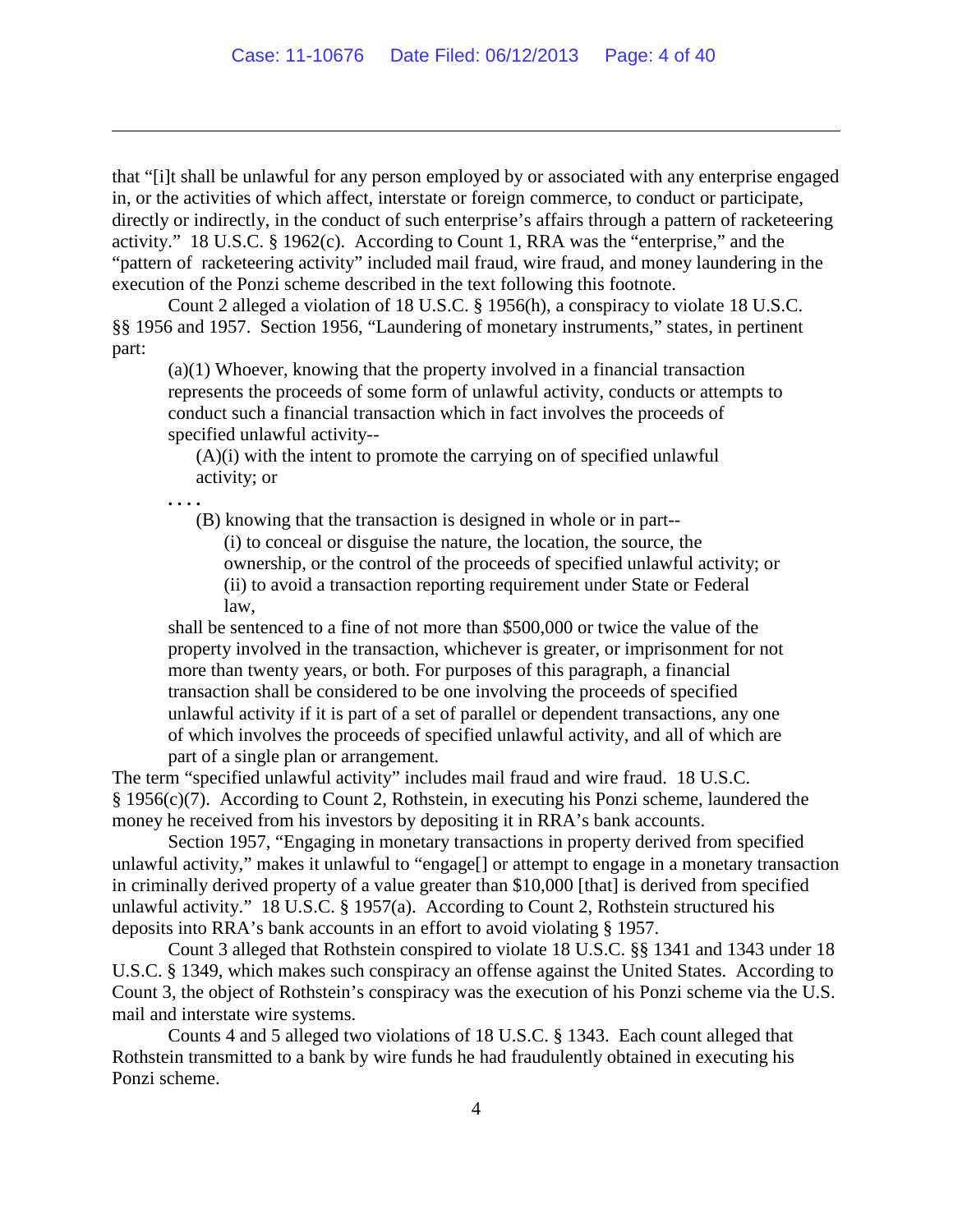fraudulently inducing investors through the use of false statements, documents, and computer records to (1) loan money to purported borrowers based upon fraudulent promissory notes and fictitious bridge loans, and (2) invest funds based upon anticipated pay-outs from purported confidential settlement agreements which had been reached between and among certain individuals and business entities. These settlement agreements were falsely presented as having been reached between putative plaintiffs in civil cases and putative defendants based upon the forbearance of civil claims in sexual harassment and/or whistle-blower cases.

Information, Record, vol. 1, no. 1, at 4, ¶ 7.A. In addition to seeking Rothstein's conviction for these offenses, the information sought the forfeiture of his interests in the numerous properties, including RRA's bank accounts at Gibraltar Private Bank and Trust ("Gibraltar Bank") and Toronto Dominion Bank, N.A. ("TD Bank"), listed in the information (and the Appendix of this opinion), on the theory that such interests constituted proceeds of Rothstein's Ponzi scheme or property acquired with such proceeds.<sup>[6](#page-4-0)</sup>

<sup>&</sup>lt;sup>5</sup> The "modus operandi of a Ponzi scheme is to use newly invested money to pay off old investors and convince them that they are earning profits rather than losing their shirts." United States v. Orton, 73 F.3d 331, 332 (11th Cir. 1996) (internal quotations omitted).

<span id="page-4-0"></span> $6$  On January 10, 2010, the list of properties in the information was augmented with a bill of particulars. For ease of discussion, we treat the bill of particulars as part of the information.

The information alleges that the Government was entitled to forfeiture under 18 U.S.C. §§ 981(a)(1)(C), 982(a)(1), and 1963. Record, vol. 1, no. 1, at 18, ¶ 5.

Section  $981(a)(1)(C)$ , as made applicable by 28 U.S.C. § 2461, allows for the criminal forfeiture of "[a]ny property, real or personal, which constitutes or is derived from proceeds traceable to . . . any offense constituting 'specified unlawful activity' (as defined in section  $1956(c)(7)$  of this title), or a conspiracy to commit such offense." See United States v. Padron, 527 F.3d 1156, 1162 n.6 (11th Cir. 2008) ("28 U.S.C. § 2461(c) makes criminal remedies available in the civil context, and . . . criminal forfeiture proceedings are in personam."). Such "specified unlawful activity" includes "any act or activity constituting an offense listed in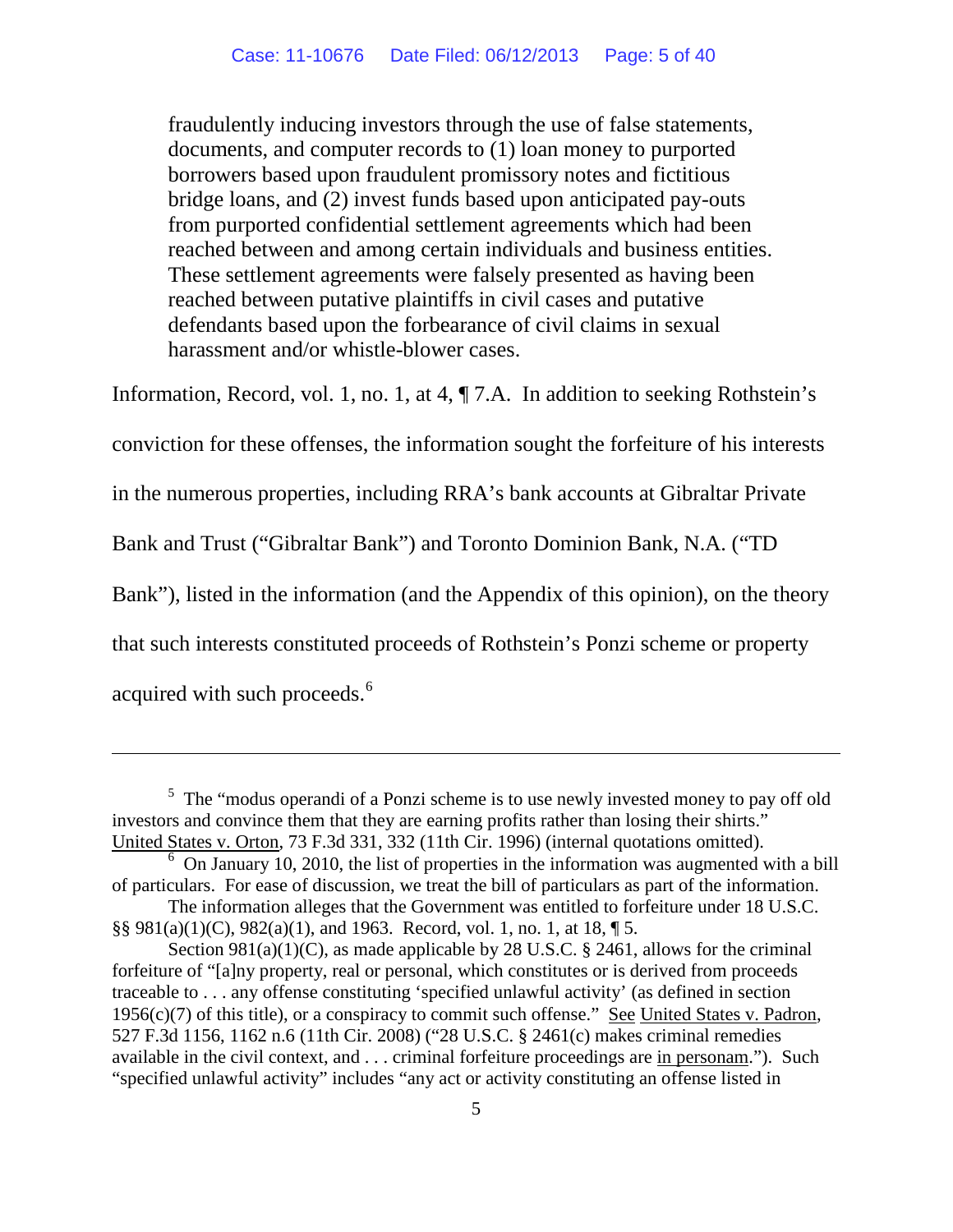<span id="page-5-1"></span>Five days after filing the information against Rothstein, the Government

moved the District Court pursuant to 18 U.S.C.  $\S$  1963(d)(1)(A)<sup>[7](#page-5-0)</sup> and 21 U.S.C.

§ 1961(1) of this title," among which is 18 U.S.C. § 1343, which Counts 4 and 5 charge Rothstein with violating. 18 U.S.C.  $\S$  1956(c)(7)(A).

Section 982(a)(1) applies to Count 2, which charges Rothstein with conspiracy to violate 18 U.S.C. §§ 1956 and 1957. Section 982(a)(1) states: "The court, in imposing sentence on a person convicted of an offense in violation of section 1956, 1957, or 1960 of this title, shall order that the person forfeit to the United States any property, real or personal, involved in such offense, or any property traceable to such property."

Section 1963(a), which applies to Count 1, states, in pertinent part:

(a) Whoever violates any provision of section 1962 of this chapter . . . shall forfeit to the United States, irrespective of any provision of State law—

(1) any interest the person has acquired or maintained in violation of section 1962;

(2) any—

 $\overline{a}$ 

(A) interest in;

(B) security of;

(C) claim against; or

(D) property or contractual right of any kind affording a source of influence over;

any enterprise which the person has established, operated, controlled, conducted, or participated in the conduct of, in violation of section 1962; and

(3) any property constituting, or derived from, any proceeds which the person obtained, directly or indirectly, from racketeering activity or unlawful debt collection in violation of section 1962.

<span id="page-5-0"></span> $7$  18 U.S. C. § 1963 states, in pertinent part:

(d)(1) Upon application of the United States, the court may enter a restraining order or injunction, require the execution of a satisfactory performance bond, or take any other action to preserve the availability of property described in subsection (a) for forfeiture under this section—

(A) upon the filing of an indictment or information charging a violation of section 1962 of this chapter and alleging that the property with respect to which the order is sought would, in the event of conviction, be subject to forfeiture under this section . . . ; or

(B) prior to the filing of such an indictment or information, if, after notice to persons appearing to have an interest in the property and opportunity for a hearing, the court determines that--

(i) there is a substantial probability that the United States will prevail on the issue of forfeiture and that failure to enter the order will result in the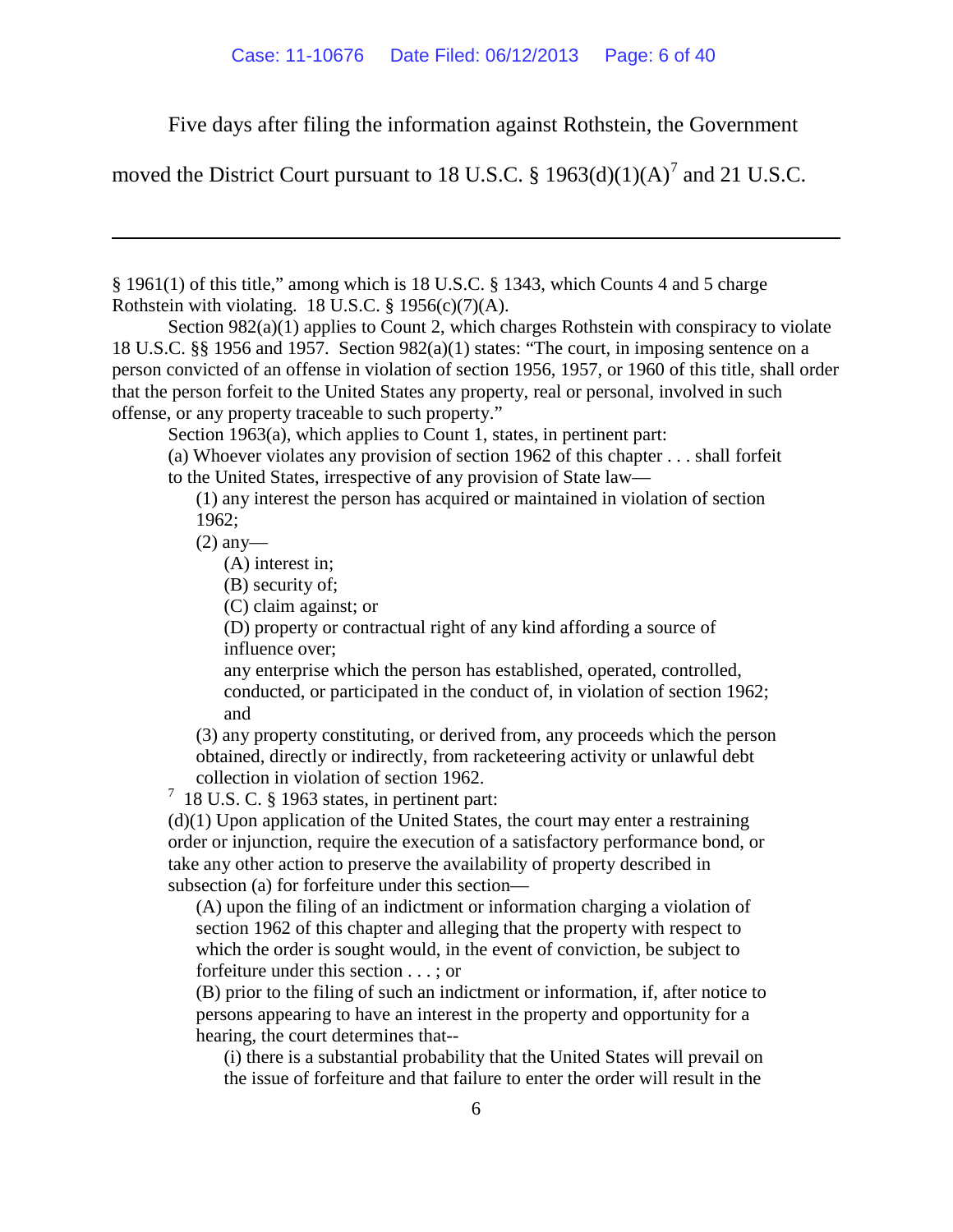§  $853(e)(1)(A)^8$  $853(e)(1)(A)^8$  to enter an order restraining Rothstein and RRA from disposing of any of the property listed in the information, including RRA's accounts at Gibraltar Bank and TD Bank. The court entered the order the next day. <sup>[9](#page-6-1)</sup> The Trustee promptly moved the District Court to lift the restraining order to the extent that it applied to these bank accounts on the ground that the bank accounts, and the funds they held, were part of the RRA bankruptcy estate.<sup>[10](#page-6-2)</sup> The court denied his motion.

On January 27, 2010, Rothstein, pursuant to a plea agreement, pled guilty to all charges and forfeited to the United States "all of his right, title and interest to all assets listed in the Information." Record, vol. 2, no. 69, at 3. On April 19, 2010, the District Court issued a preliminary order of forfeiture, in which Rothstein forfeited to the United States "[a]ll right, title and interest . . . in the property set

> property being destroyed, removed from the jurisdiction of the court, or otherwise made unavailable for forfeiture; and (ii) the need to preserve the availability of the property through the entry of the requested order outweighs the hardship on any party against whom the order is to be entered.

<span id="page-6-0"></span><sup>&</sup>lt;sup>8</sup> 21 U.S.C. § 853(e)(1)(A) is virtually identical to the 18 U.S.C. § 1963 provision set out in note [7,](#page-5-1) supra, and is made a part by reference of the criminal forfeiture provisions of 18 U.S.C. § 982. See 18 U.S.C. § 982(b)(1).

<span id="page-6-1"></span><sup>9</sup> The order restrained the "defendant, his agents, servants, employees, attorneys, family members and those persons in active concert or participation with him, and those persons, financial institutions, or other entities who have any interest or control over the subject property listed in [the information]." Protective Order, Record, vol. 1, no. 13, at 2.

<span id="page-6-2"></span> $10$  The Bankruptcy Code provides that a bankruptcy estate, and therefore the Trustee, takes "all legal or equitable interests of the debtor in property as of the commencement of the case." 11 U.S.C. § 541(a)(1).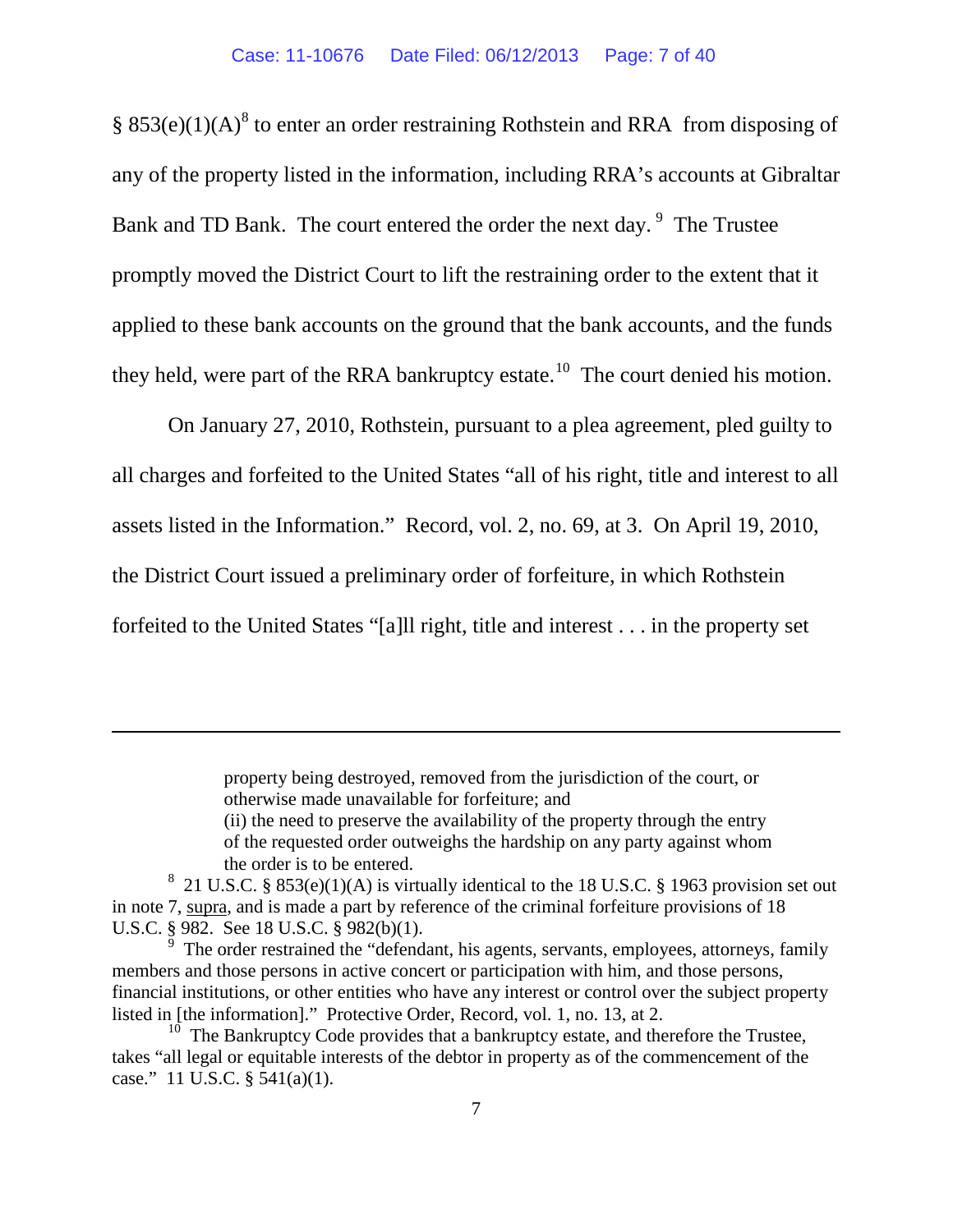forth in [the information]." Record, vol. 3, no. 134, at  $3<sup>11</sup>$  $3<sup>11</sup>$  $3<sup>11</sup>$  Pursuant to  $\S$ § 853(n)(1) and 1963(l)(1), notice of forfeiture was published on May 5, 2010. On June 9, 2010, the court sentenced Rothstein to concurrent prison terms of fifty years and, as part of his sentence, ordered that his "right, title and interest to the property identified in the preliminary order of forfeiture" be forfeited to the United States. Record, vol. 8, no. 290, at 6. Immediately after Rothstein was sentenced, the Government attempted to seize the funds RRA held in some of the listed bank accounts. TD Bank rejected the attempt—because of the dispute between the Government and the Trustee—and appeared before the court on June 11 seeking guidance. Following a hearing at which the Trustee was represented, the court ordered the bank to turn over to the Government the bank accounts described in the preliminary order of forfeiture and held by RRA.

<span id="page-7-0"></span> $11$  Neither the information nor the preliminary order of forfeiture identifies the statute pursuant to which the listed properties were forfeited. Moreover, neither identifies the applicable forfeiture provision—that is, whether a listed property was "involved in" Rothstein's Ponzi scheme, constituted "proceeds" of that scheme, or was "derived from" such proceeds. Accordingly, we must guess the answers.

Given the way in which the Government responded to the Trustee's motion to lift the restraining order as applied to RRA's accounts at Gibraltar Bank and TD Bank, we assume that the Government sought forfeiture of the funds in those accounts under the theory that the funds constituted proceeds of Rothstein's Ponzi scheme.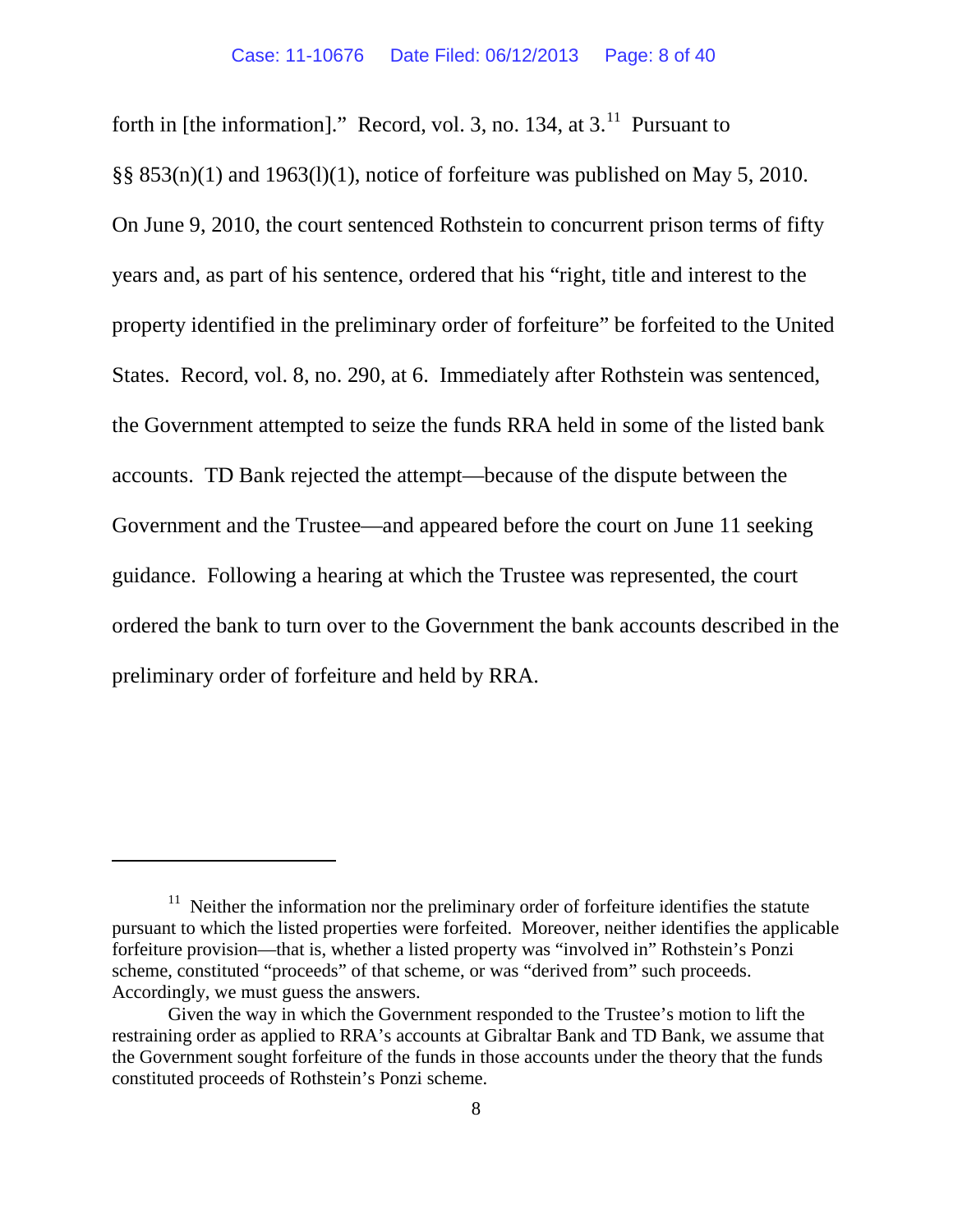B.

Before sentencing, on May 24, 2010, the Trustee petitioned the District

Court pursuant to the ancillary hearing procedure provided by 21 U.S.C.  $\S 853(n)^{12}$  $\S 853(n)^{12}$  $\S 853(n)^{12}$ 

<sup>12</sup> Titled "Third party interests," 21 U.S.C.  $\S$  853(n) states, in pertinent part: (1) Following the entry of an order of forfeiture under this section, the United States shall publish notice of the order and of its intent to dispose of the property in such manner as the Attorney General may direct. The Government may also, to the extent practicable, provide direct written notice to any person known to have alleged an interest in the property that is the subject of the order of forfeiture as a substitute for published notice as to those persons so notified. (2) Any person, other than the defendant, asserting a legal interest in property which has been ordered forfeited to the United States pursuant to this section may, within thirty days of the final publication of notice or his receipt of notice under paragraph (1), whichever is earlier, petition the court for a hearing to adjudicate the validity of his alleged interest in the property. The hearing shall be held

before the court alone, without a jury.

. . .

<span id="page-8-0"></span> $\overline{a}$ 

(5) At the hearing, the petitioner may testify and present evidence and witnesses on his own behalf, and cross-examine witnesses who appear at the hearing. The United States may present evidence and witnesses in rebuttal and in defense of its claim to the property and cross-examine witnesses who appear at the hearing. In addition to testimony and evidence presented at the hearing, the court shall consider the relevant portions of the record of the criminal case which resulted in the order of forfeiture.

(6) If, after the hearing, the court determines that the petitioner has established by a preponderance of the evidence that—

(A) the petitioner has a legal right, title, or interest in the property, and such right, title, or interest renders the order of forfeiture invalid in whole or in part because the right, title, or interest was vested in the petitioner rather than the defendant or was superior to any right, title, or interest of the defendant at the time of the commission of the acts which gave rise to the forfeiture of the property under this section; or

(B) the petitioner is a bona fide purchaser for value of the right, title, or interest in the property and was at the time of purchase reasonably without cause to believe that the property was subject to forfeiture under this section;

the court shall amend the order of forfeiture in accordance with its determination. (7) Following the court's disposition of all petitions filed under this subsection, or if no such petitions are filed following the expiration of the period provided in paragraph (2) for the filing of such petitions, the United States shall have clear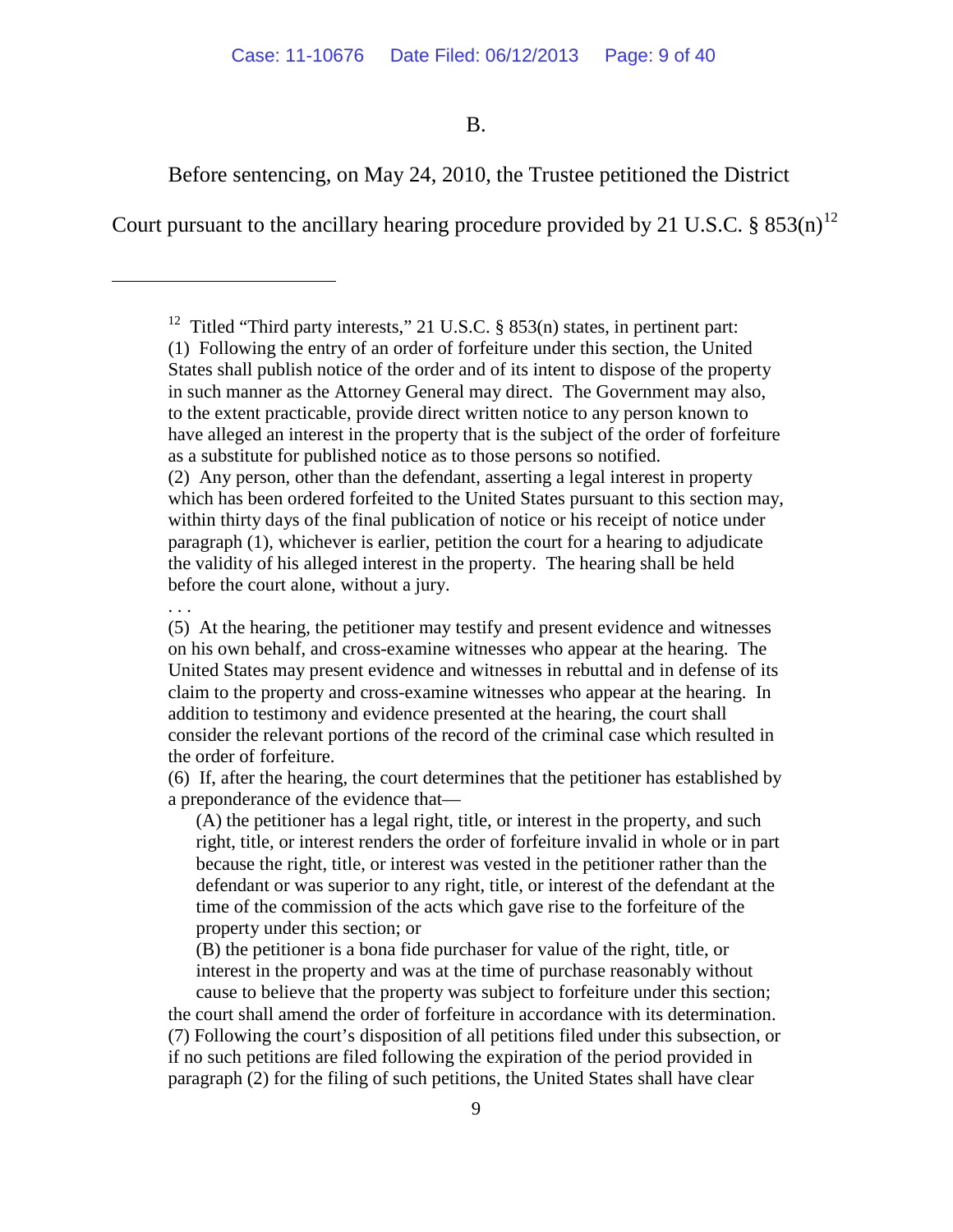to order the Government to return the RRA accounts held in Gibraltar Bank and TD Bank. His petition pointed out that, as the information stated, the TD Bank accounts were held in the name of RRA and that he could establish that the Gibraltar Bank accounts were likewise held in the name of RRA. As for the other properties listed in the preliminary order of forfeiture,<sup>[13](#page-9-0)</sup> he requested that the court declare that the bankruptcy estate held an interest in such properties—because they were acquired with funds from RRA's bank accounts—that was "vested in the [law firm] rather than [Rothstein or the Government]." See § 853(n).

On June 11, 2010, the Government moved to dismiss the Trustee's

petition,<sup>[14](#page-9-1)</sup> arguing, in effect, that the preliminary order of forfeiture forfeited to the

United States the funds RRA held in the bank accounts. On July 9, 2010, the court

denied its motion with respect to the bank accounts. It granted the motion,

 $\overline{a}$ 

however, as it related to the other properties listed in the information, agreeing

with the Government that (1) because the United States "unequivocally represented

title to property that is the subject of the order of forfeiture and may warrant good title to any subsequent purchaser or transferee.

<span id="page-9-0"></span><sup>&</sup>lt;sup>13</sup> These properties were both tangible and intangible and included vehicles, real property, jewelry, high-value gift cards, business interests, contribution interests, life insurance premiums paid, credit card reward points, and \$2,328,000 from a Swiss bank account in the name of Jewel Cruises Holding AG.

<span id="page-9-1"></span> $14$  The Government's motion cited several grounds for the dismissal of the Trustee's petition. One of the grounds was that the Trustee lacked standing to petition the court for the relief he sought. The District Court, holding that under the Bankruptcy Code the Trustee and RRA were one and the same, rejected the Government's standing argument.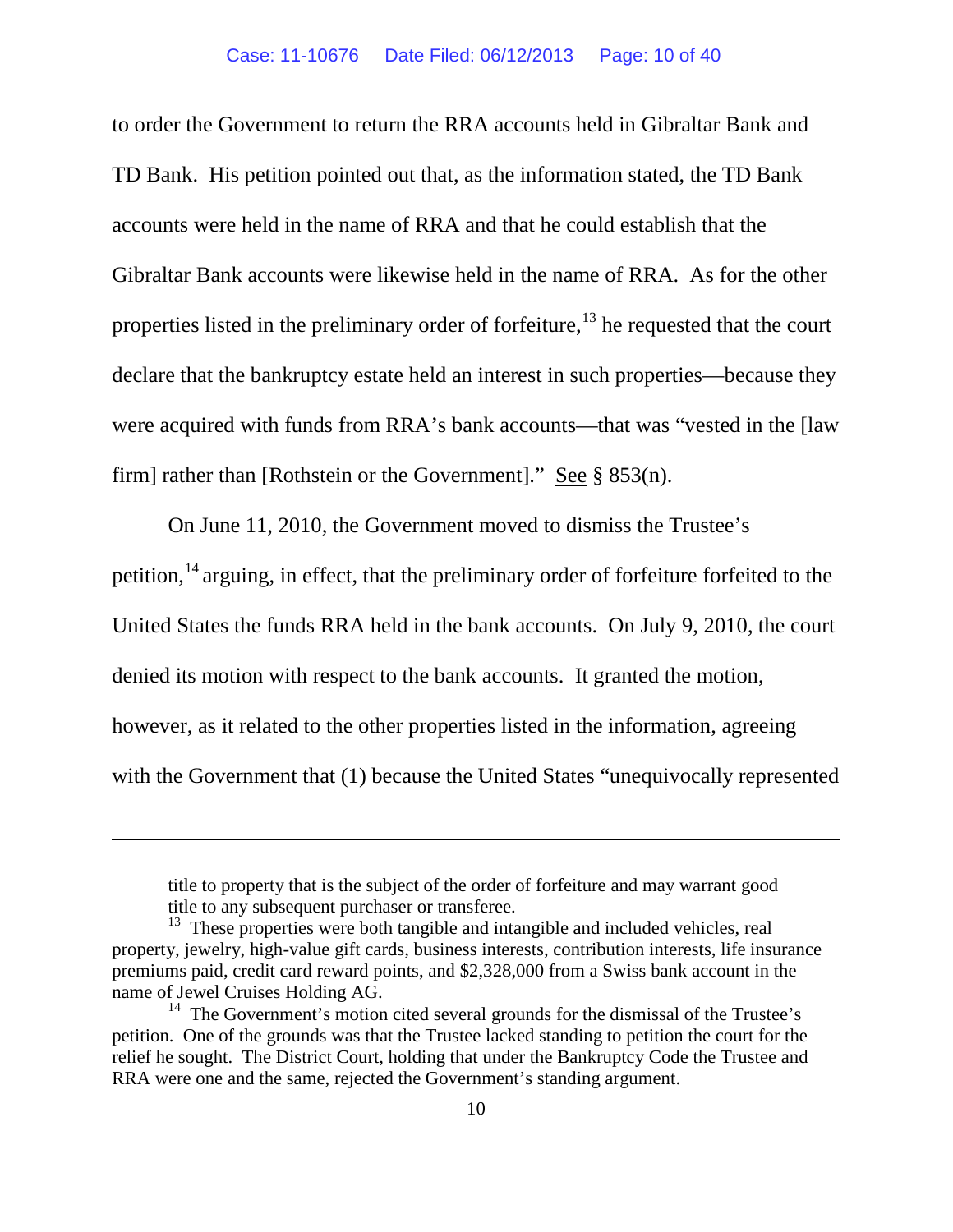that [it would] use all forfeited property, less administrative costs, to reimburse qualified victims through restitution . . . the restitution process provides the Trustee with an adequate remedy at law"; and (2) "[i]t would be patently unequitable to return money to RRA's estate when it can be returned directly to the clients and qualified investors." Record, vol. 10, no. 400, at 22.

On August 12, the Trustee moved the District Court for summary judgment as to the RRA accounts with Gibraltar Bank and TD Bank on the ground that it was undisputed that the accounts were RRA accounts.<sup>15</sup> While the motion was pending, the court held a § 853(n) ancillary hearing regarding the Trustee's claim to the bank accounts.<sup>16</sup> At the conclusion of the hearing, on August 25, the court denied the Trustee's motion, but ordered some portion of six of the bank accounts returned to the Trustee after finding that the funds on deposit did not constitute proceeds of Rothstein's criminal conduct.<sup>[17](#page-10-2)</sup> The Government then moved the court to reconsider its ruling as to three of the bank accounts. On October 14, the court

<span id="page-10-0"></span> $15$  The motion relied on the pleadings—the information and the terms of the preliminary forfeiture order—rather than affidavits. The motion was therefore a motion for judgment on the pleadings. Nonetheless, we refer to it as a motion for summary judgment.

<span id="page-10-1"></span> $16$  Other third party claims not relevant here, including that of the intervenor in this appeal, were also adjudicated at this hearing.

<span id="page-10-2"></span> $17$  The court found that three accounts "contain[ed] criminal proceeds and/or funds derived from criminal conduct and [that] no petitioner has proved by a preponderance of evidence a superior right to that of Mr. Rothstein at the time of the commission of the acts which gave rise to the forfeiture" to those accounts. Record, vol. 13, no. 579, at 3. Additionally, it found that the "Trustee ha[d] failed to prove that the contents of [one account] were derived from legitimate sources." Id. at 9.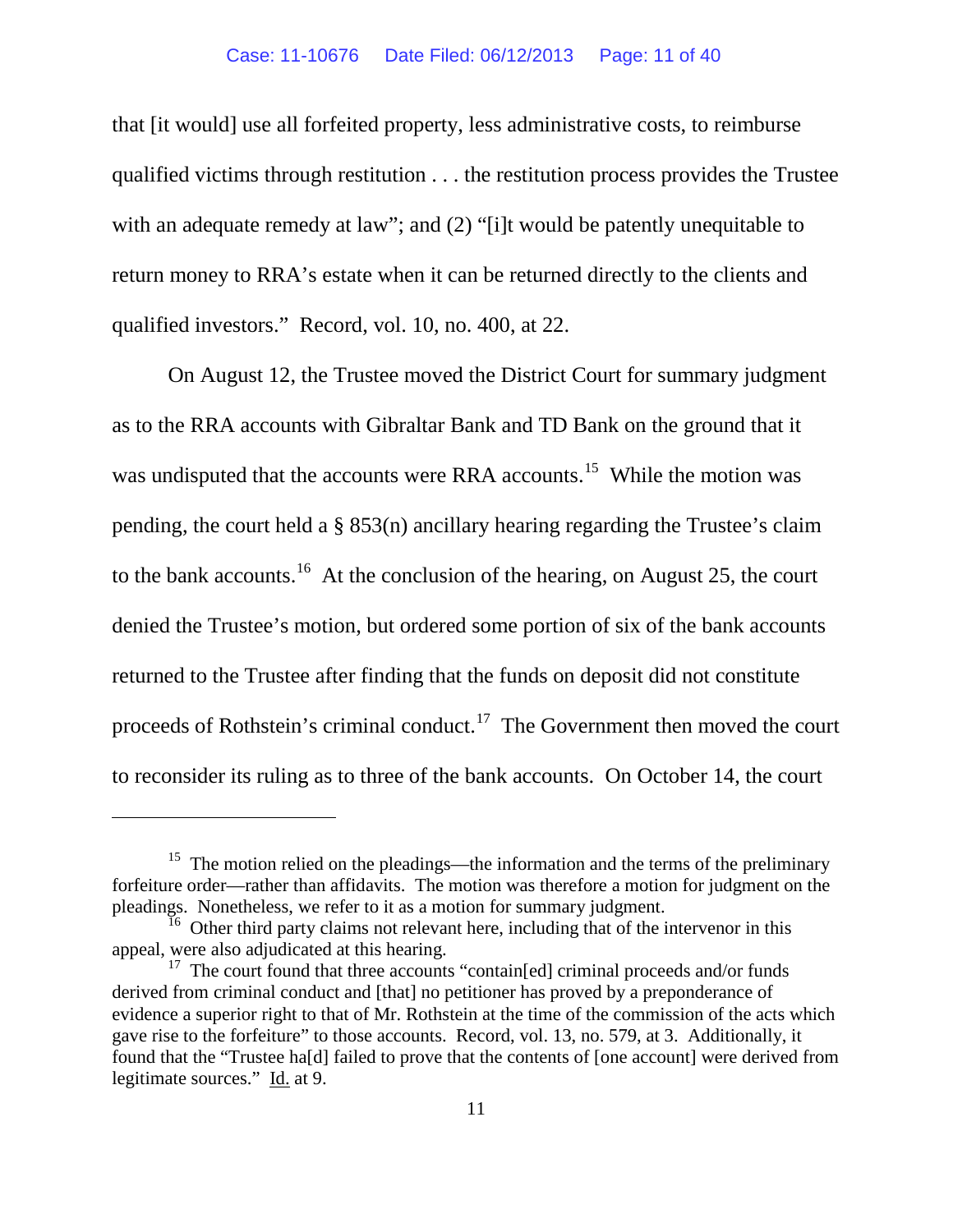## Case: 11-10676 Date Filed: 06/12/2013 Page: 12 of 40

entered an order granting the motion with respect to two of the accounts on the ground that the funds in those accounts more likely than not were "proceeds of fraud." Record, vol. 14, no. 637, at 6. The funds in those two accounts thus remain in the Government's custody subject to further order of the court.

The Trustee now appeals the District Court's denial of his petition. He challenges, specifically, the court's orders of July 9, August 25, and October 14, 2010, arguing that the bank accounts and the properties listed in the information that were purchased with funds from those accounts constitute assets of the bankruptcy estate. We address first the Trustee's claims with respect to the RRA bank accounts and, second, his claims with respect to the remaining properties tangible and intangible personal property and real estate. We review the district court's factual findings for clear error and its legal conclusions de novo. United States v. Shefton, 548 F.3d 1360, 1363 (11th Cir. 2008).

## II.

The Trustee contends, in essence, that the bank accounts could not be forfeited because the funds they held did not constitute proceeds of Rothstein's Ponzi scheme. Further, in his responsive briefing to our questions at oral argument, he contends that the RRA bank accounts contained commingled assets and thus were not subject to proceeds forfeiture.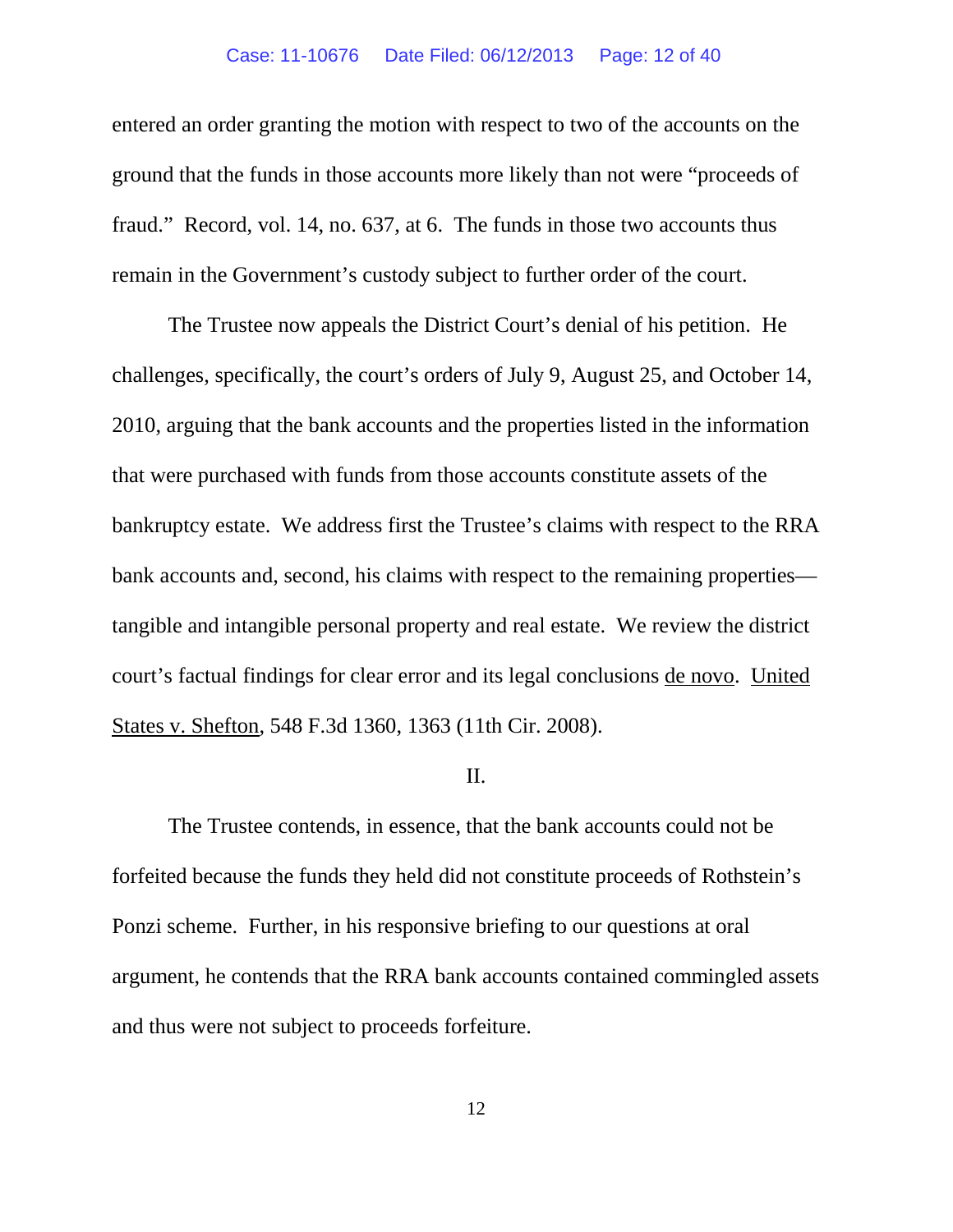### A.

While the plea agreement and preliminary order of forfeiture both equivocate on the point, it seems to us from the surrounding documents that, in seeking the forfeiture of the law firm's bank accounts, the Government proceeded under the theory that the accounts comprised the proceeds of Rothstein's Ponzi scheme. We have said that proceeds of crime constitute a defendant's "interest" in property, United States v. Conner, 752 F.2d 566, 575–76 (11th Cir. 1985); for this reason, they can be forfeited in an in personam proceeding in a criminal case.

Though RICO does not define "proceeds," see 18 U.S.C. § 1961, the only other statutory provision that the Government has cited that makes reference to proceeds forfeiture, 18 U.S.C. §  $981(a)(1)(C)$ , defines it as "property of any kind obtained directly or indirectly, as the result of the commission of the offense giving rise to forfeiture, and any property traceable thereto, and . . . not limited to the net gain or profit realized from the offense," 18 U.S.C. § 981(a)(2)(A). Therefore, whatever money Rothstein obtained as a result of his criminal activity, and any property that can be traced to that money, is forfeitable. Under the relation-back rule, where such money or property is "subsequently transferred to a person other than the defendant," that money or property "vests in the United States upon the commission of the act giving rise to forfeiture" unless the third party can demonstrate his right to the property in an § 853(n) hearing. 21 U.S.C. § 853(c).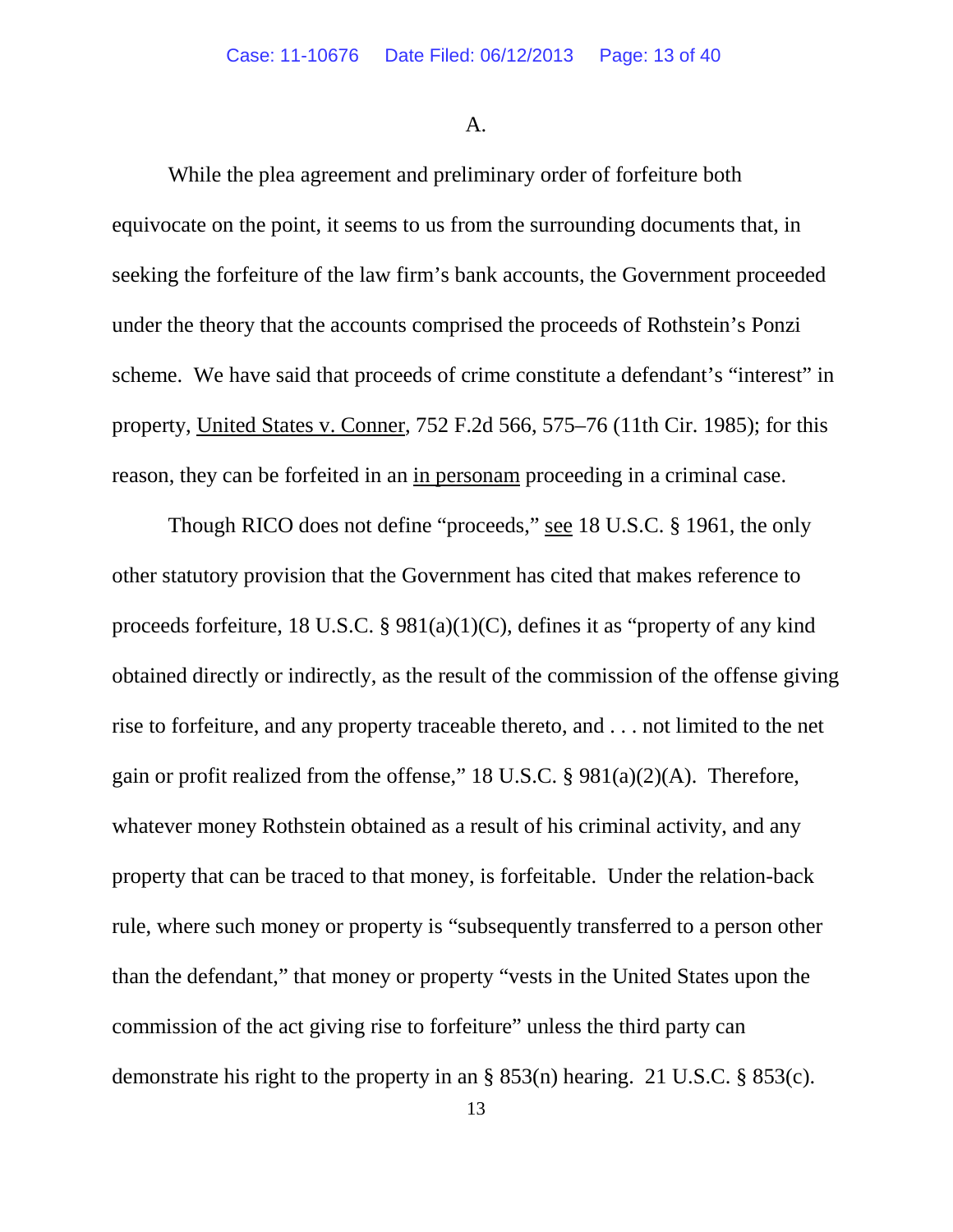## B.

Property can only be forfeited as proceeds, however, where the Government "establishe[s] the requisite nexus between the property and the offense." Fed. R. Crim. P. 32.2(b)(1)(A). The Advisory Committee notes to Federal Rule of Criminal Procedure 32.2 offer the money on deposit in a bank account as one example of "specific property" that requires such a showing:

To the extent that the government is seeking forfeiture of a particular asset, such as the money on deposit in a particular bank account that is alleged to be the proceeds of a criminal offense, or a parcel of land that is traceable to that offense, the court must find that the government has established the requisite nexus between the property and the offense.

Fed. R. Crim. P. 32.2(b) advisory committee's note, 2000 adoption. Where no such showing can be made, the Government must resort to the substitute asset provision of sections 1963 and 853, which provides that "the court shall order the forfeiture of any other property of the defendant" where "as a result of any act or omission of the defendant," forfeitable property, such as proceeds, "has been commingled with other property which cannot be divided without difficulty." 21 U.S.C. § 853(p). <sup>[18](#page-13-0)</sup> The Government may seek forfeiture under this provision of property "up to the value of" commingled property. Id.

<span id="page-13-0"></span><sup>&</sup>lt;sup>18</sup> Section 1963(m) of Title 18 is substantively identical to 21 U.S.C. § 853(p).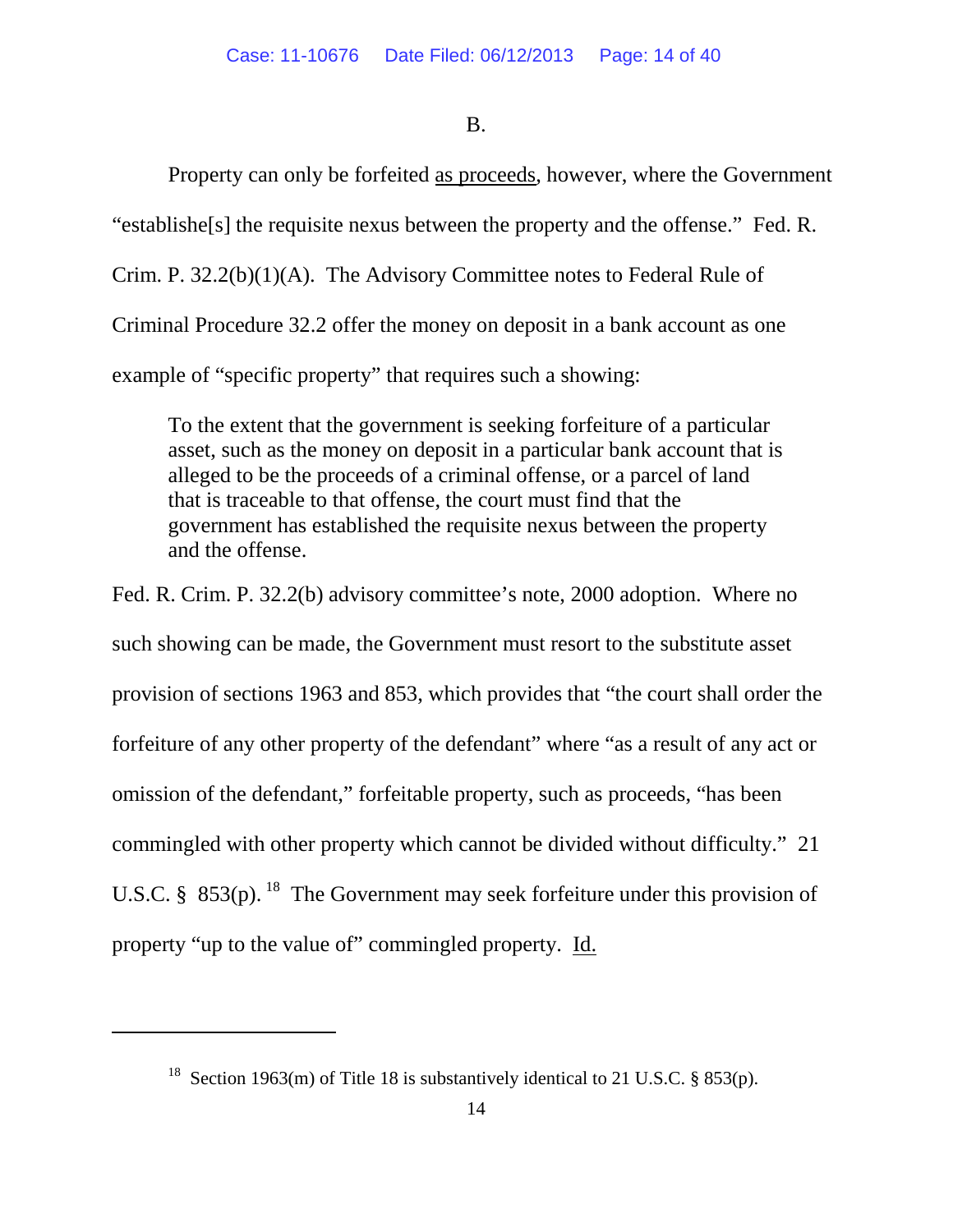We have not previously addressed the question of when property becomes so commingled that it may not be forfeited directly such that substitute property must be forfeited instead.<sup>[19](#page-14-0)</sup> The Third Circuit, however, has offered instructive guidance in a pair of cases, United States v. Voigt, 89 F.3d 1050 (3d Cir. 1996), and United States v. Stewart, 185 F.3d 112 (3d Cir. 1999). In Voigt, that court held that "the government must prove by a preponderance of the evidence that the property it seeks under  $\S 982(a)(1)$  in satisfaction of the amount of criminal forfeiture to which it is entitled has some nexus to the property 'involved in' the money laundering offense." Id. at 1087. Commenting that this burden may be very difficult to meet where property "is commingled in an account with untainted

<span id="page-14-0"></span><sup>&</sup>lt;sup>19</sup> Before the amendment of the forfeiture statutes to provide for forfeiture of substitute property, we found in United States v. Conner, 752 F.2d 566, 576 (11th Cir. 1985), that, where a jury returned a special verdict for a particular sum of money—essentially a money judgment against a defendant, the government was not required to trace the proceeds to identifiable assets belonging to the defendants. We found:

<sup>[</sup>s]ince [criminal] forfeiture is in personam, [such a forfeiture] follows the defendant as a part of the penalty and thus it does not require that the government trace it, even though the forfeiture is not due until after conviction. Money is a fungible item. It matters not that the government received the identical money which the defendants received as long as the amount that was received in violation of the racketeering statute is known.

In fashioning a judicial rule that allowed the District Court, where the Government could not trace forfeitable proceeds, to issue a money judgment in the amount "received in violation of the racketeering statute" that the Government could satisfy by levying on the defendant's assets, Conner effectively foreshadowed the substitute asset provision that Congress would enact in its amendment of RICO a year later. See Pub. L. No. 99-570, tit. I, Sec. 1153(a), 100 Stat. 3207, 3207-13 (adding the present subsection (m) to the RICO forfeiture statute). The specific finding in that case, however, that the Government need not trace proceeds to the defendant's assets, cannot apply in this case because the bank accounts, held by RRA, cannot be presumed to be Rothstein's property.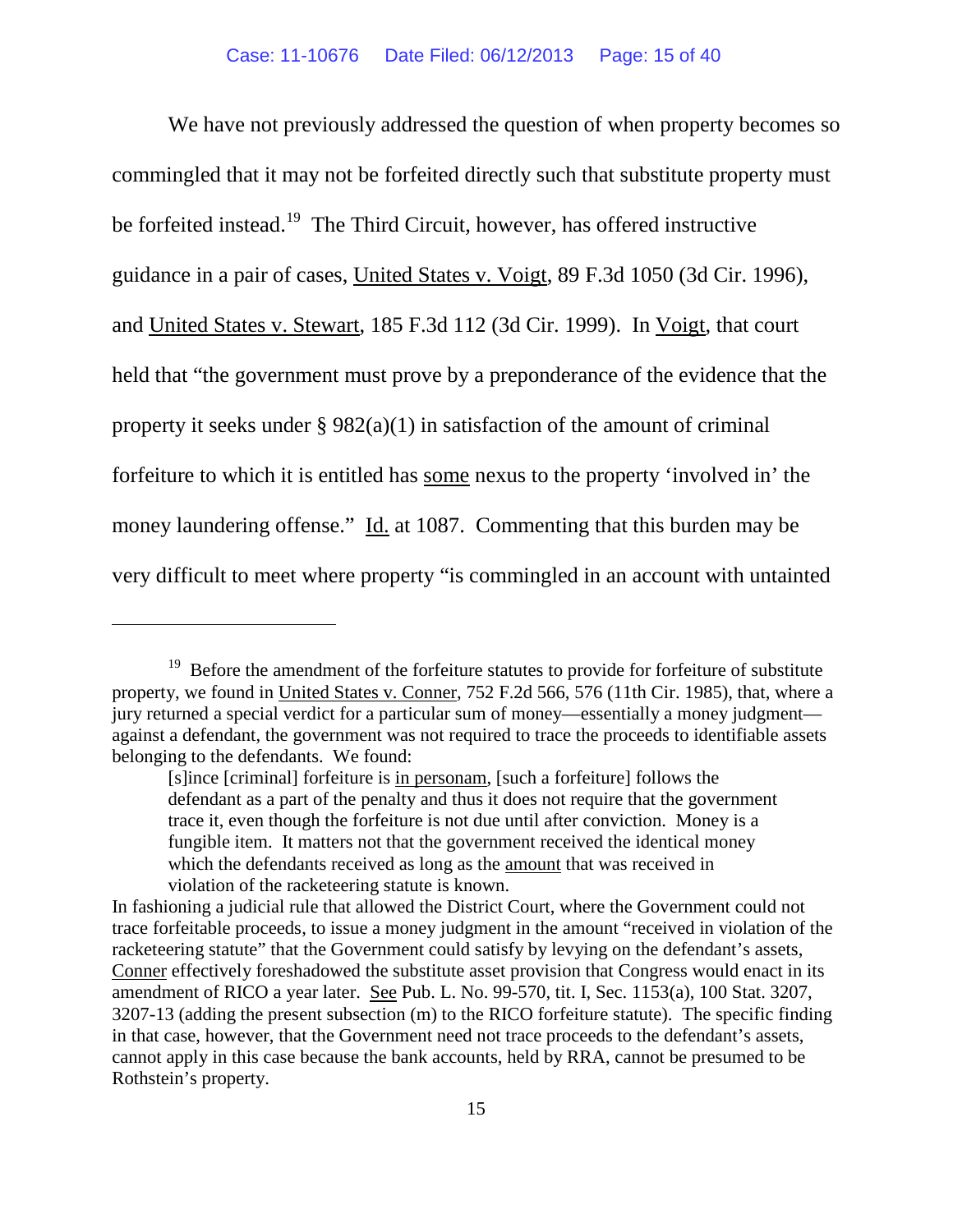property," the court rejected the government's effort to forfeit items of jewelry "purchased with funds from an account into which money laundering proceeds had been commingled with other funds, and after numerous intervening deposits and withdrawals." Id. at 1087–88. The court held that, in such a situation, funds cannot be traced as a matter of law, and therefore "the government must satisfy its forfeiture judgment through the substitute asset provision." Id. at 1088 (emphasis added).

Three years later, in Stewart, the Third Circuit was confronted with the question of "whether the government may forfeit directly tainted funds from an account that has been frozen from the time of the illegal transfer but that also contains untainted money." Stewart, 185 F.3d at 129. Observing that Stewart involved one \$3 million transfer into a single account that previously contained only \$160,000 and that, before that account was frozen "almost immediately" after the transfer, only one withdrawal was made, with the government's permission, to pay the defendant's trial attorney, the Third Circuit found the case to be distinguishable from Voigt. Id. In Stewart, "the government clearly traced laundered funds forfeited by the jury to Stewart's Account. Stewart does not contest this tracing, which in any event the government clearly established." The court found that the "difficulty" alluded to by the substitute asset provision, and in turn in Voigt, was not present in Stewart. The court thus carved out an exception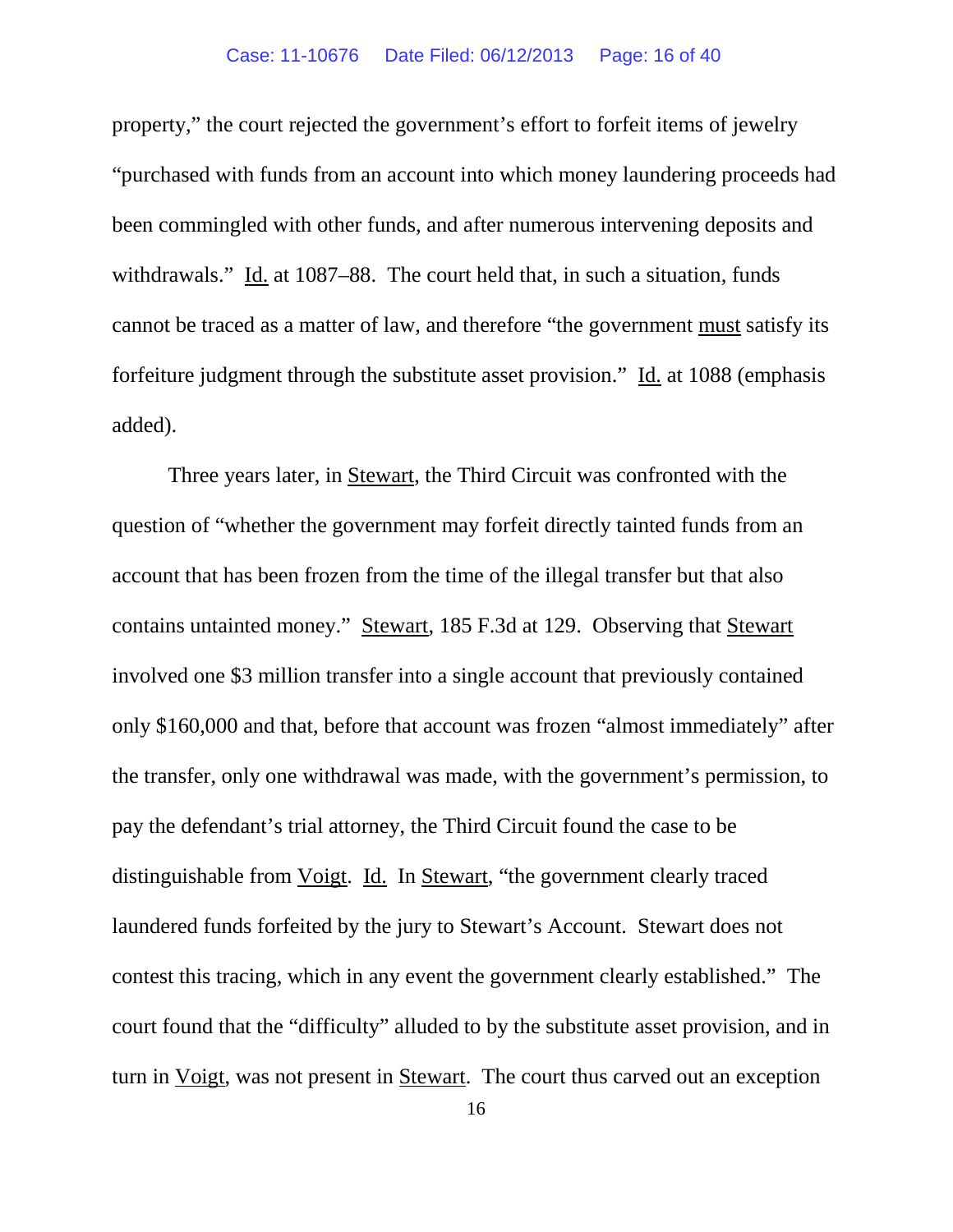to its earlier holding in Voigt: in a very simple case involving few individual deposits, traced proceeds within a commingled account may be directly forfeited without resort to the substitute asset provision, without "render[ing] the substitute asset provision a nullity." Voigt, 89 F.3d at 1087.

In the case at hand, Rothstein's investors' funds were deposited in RRA bank accounts and commingled with legitimate income RRA received from the billings of its seventy lawyers, \$12 million in the first ten months of 2009 alone. This commingling went on for four years—the duration of Rothstein's Ponzi scheme. The sheer volume of financial information available and required to separate tainted from untainted monies in this case leads us to the conclusion that it is far more appropriate to apply the Third Circuit's rule in Voigt than the exception to that rule it lays out in Stewart.

Quite unlike the situation in the latter case, here, the Government revealingly presented as an exhibit to the brief it filed in support of its motion for a preliminary order of forfeiture an FBI agent's affidavit that included twenty-one pages detailing transfers in and out of the RRA bank accounts made on behalf of Rothstein's investors, RRA, and "other" depositors. Even these, the agent noted, did not comprise "each and every fact known to me" but instead a one-page "summary of all deposits, transfers and withdrawals for the subject accounts" during a one-month period and "twenty pages regarding my review of the subject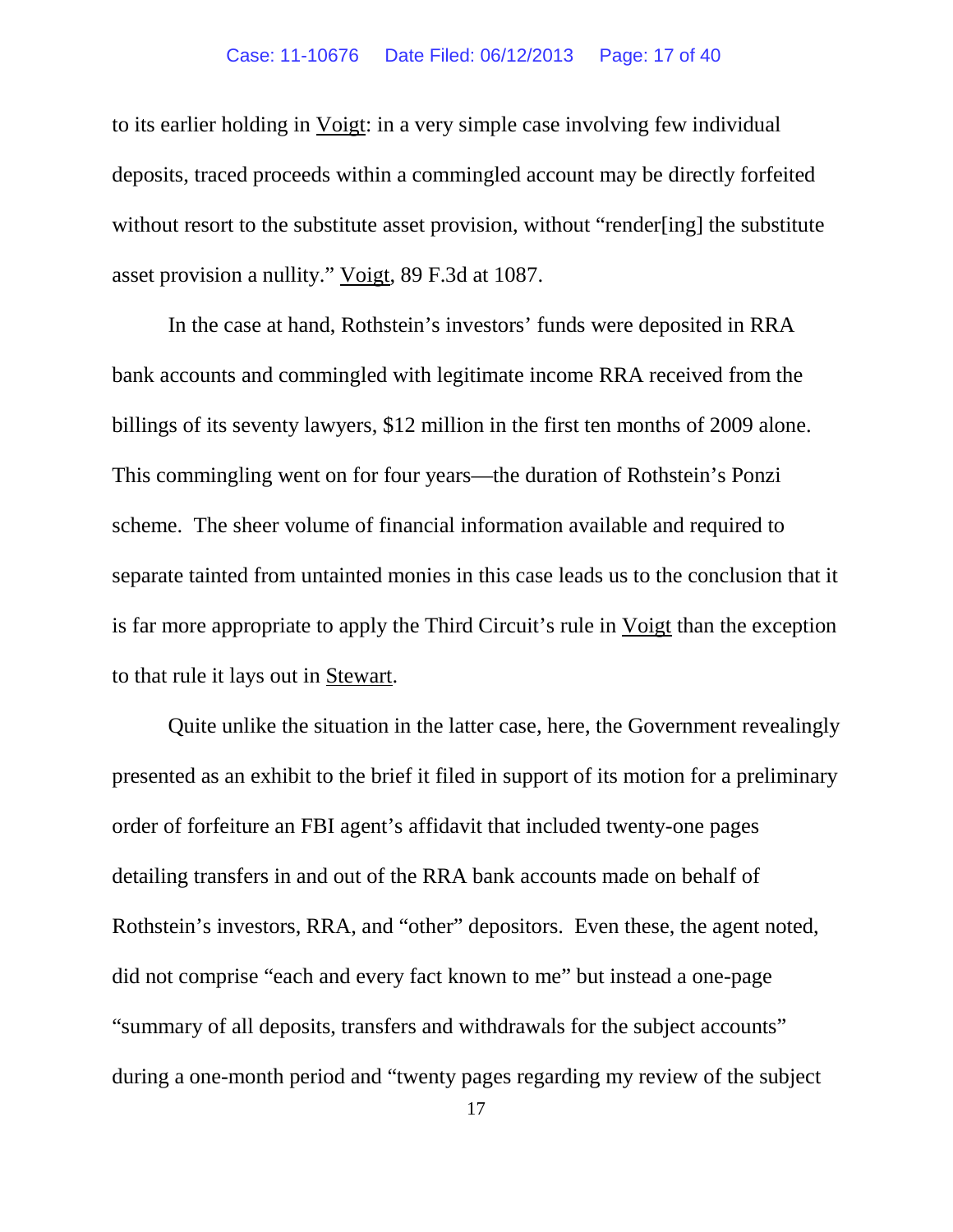accounts and other accounts for the purpose of attempting to identify non-investor clients of RRA." Record, vol. 2, no. 133-1, 1–3. The District Court itself expressed frustration with the tracing methodology the parties employed at the ancillary hearing, which focused on the timing of deposits and withdrawals. The methodology, borrowed from the law of trusts and referred to as the lowest intermediate balance rule ("LIBR"), attempts to divide tainted and untainted money by considering, where a set amount of proceeds is deposited into an account and commingled with other funds, "the account to be 'traceable proceeds' to the extent of [the deposited proceeds] as long as the account balance never falls below that sum." United States v. Banco Cafetero Panama, 797 F.2d 1154, 1159 (2d Cir. 1986). The court dubbed the LIBR a "legal fiction," Record, vol. 13, no. 579, at 12, but acknowledged that, according to the Government's representation in open court, "all of the interested parties believe LIBR provides the appropriate legal rule here," id. at 13 n.8. The Court therefore "honor[ed] the parties' accord." Id. at 13 n.8.

In sum, if ever there was a case where commingled proceeds "c[ould not] be divided without difficulty" and that therefore required the Government to seek forfeiture pursuant to the statutes' substitute property provisions, §§ 1963(m) and 853(p), this is that case. For us to conclude otherwise would "render the substitute asset provision a nullity," Voigt, 89 F.3d at 1087, contrary to the time-honored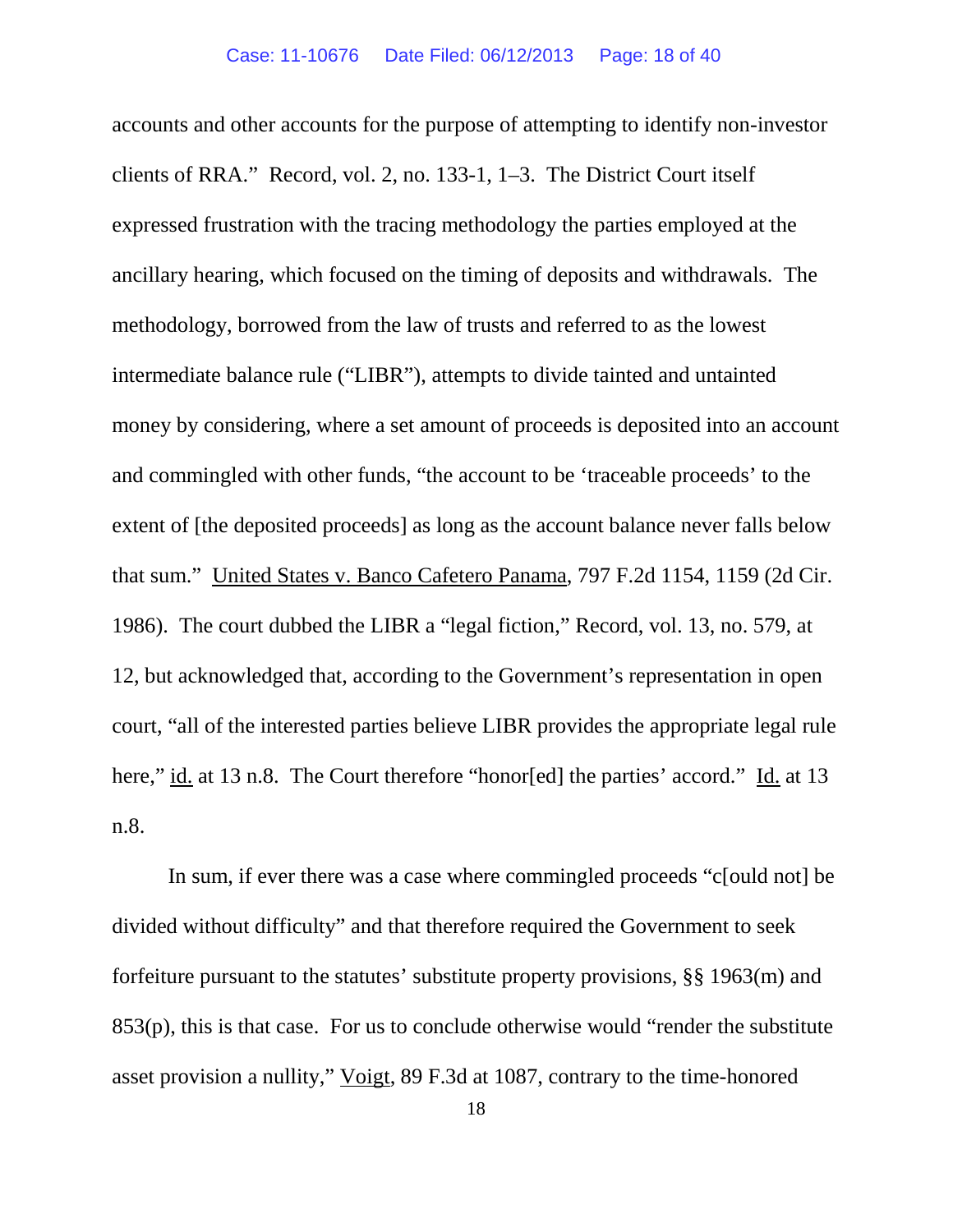canon of construction that we "'should disfavor interpretations of statutes that render language superfluous,'" In re Griffith, 206 F.3d 1389, 1393 (11th Cir. 2000) (quoting Connecticut Nat'l Bank v. Germain, 503 U.S. 249, 253, 112 S. Ct. 1146, 1149, 117 L. Ed. 2d 391 (1992)). We therefore hold that the District Court erred in ordering forfeiture of the funds as proceeds. Consequently, all proceedings the court held subsequent to the imposition of Rothstein's sentence must be vacated.

## C.

Our conclusion that the bank accounts did not contain forfeitable proceeds does not foreclose the Government's attempt to forfeit a property interest held by Rothstein, individually; that is, a property interest that is neither proceeds of his criminal activity nor derived therefrom. An example of such interest is Rothstein's shareholder's interest in RRA and hence in the firm's bank accounts. The Government, as the court in Voigt made clear, may on remand move the District Court "to amend the judgment to reflect that [Rothstein's interest in the law firm and thus its bank accounts] is forfeitable as a substitute asset," Voigt, 89 F.3d at 1088.

The District Court must be mindful that a substitute property interest may be forfeited only "up to the value of" any forfeitable proceeds that have been commingled and are accordingly unavailable for forfeiture as proceeds. 18 U.S.C. § 1963(m); 21 U.S.C. § 853(p)(2). The Government must identify and establish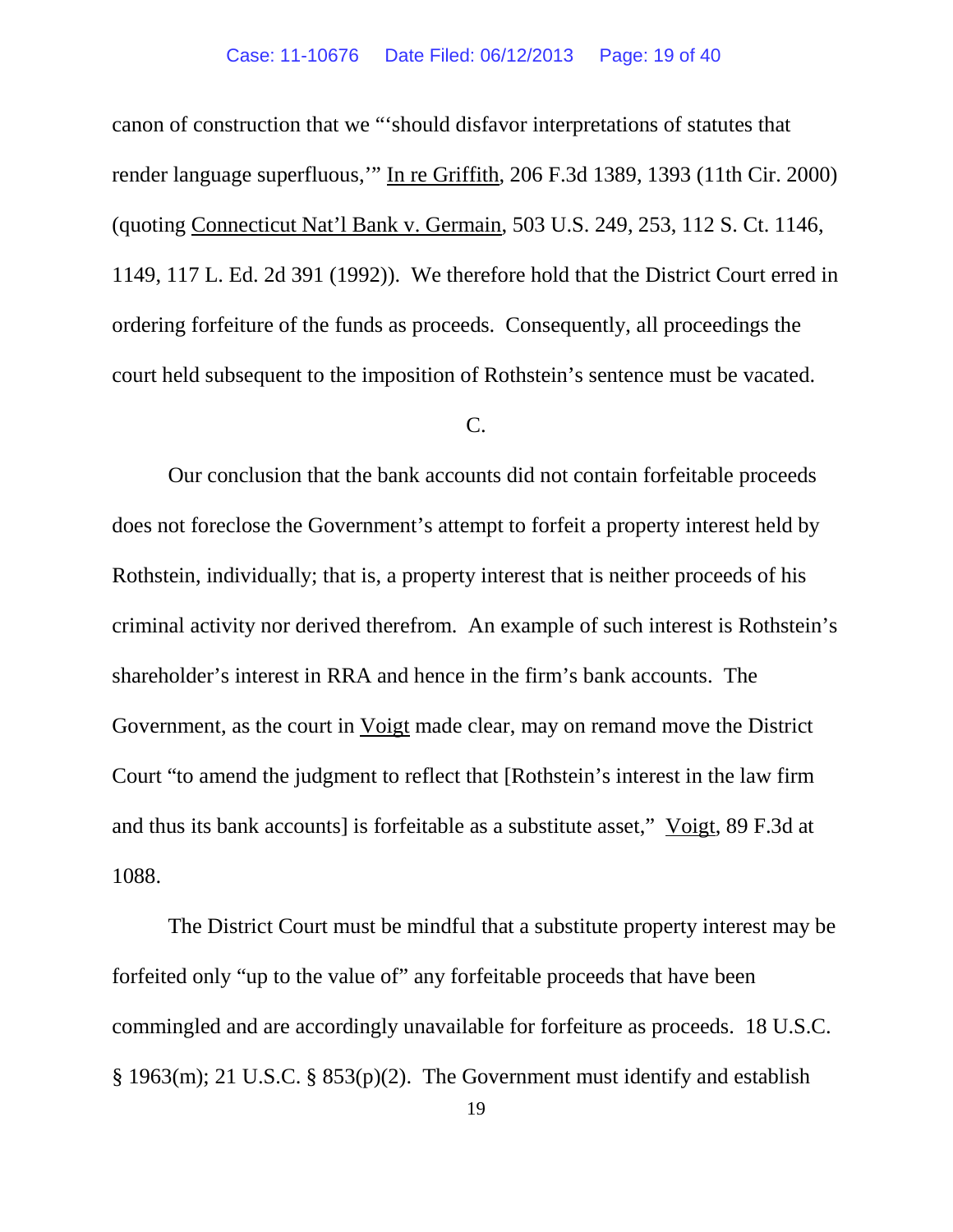the value of the proceeds that were commingled. Since a substitute property interest is not within the District Court's jurisdiction as it would be were the court proceeding in rem, the District Court, to effectuate forfeiture of the property interest, exercises its in personam jurisdiction over the defendant and orders the defendant to convey the interest to the United States. So, if the court orders Rothstein's shareholder interest in RRA forfeited as a substitute property interest, it will order Rothstein to assign the interest—which encompassed the accounts—to the Government subject, of course, to any claims third parties may have against such interest. Then, with that assignment in hand, the Government, standing in Rothstein's shoes, may appear in the Chapter 11 proceeding and lay claim to Rothstein's share of law firm assets that survive bankruptcy.

# III.

The Trustee claims that the District Court erred in forfeiting to the United States other properties listed in the information and the preliminary order of forfeiture because such properties were neither proceeds nor properties derived from proceeds. The Trustee bases his claim on the fact that these other properties were purchased with funds contained in the RRA bank accounts. The District Court refused to consider the Trustee's claim, accepting the Government's position that considerations of equity precluded the claim. The court erred. If the funds used to acquire the other properties came from one or more RRA bank accounts,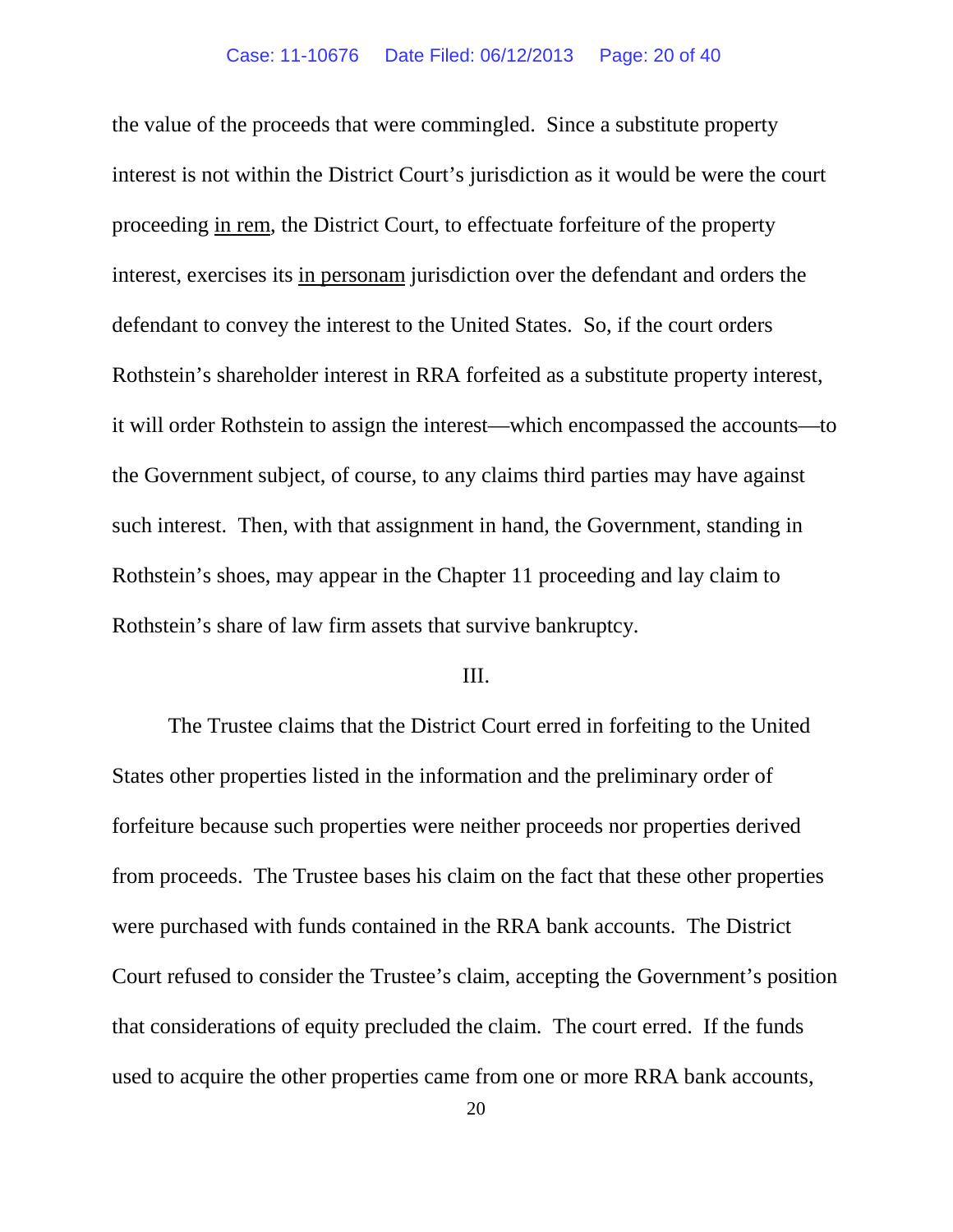the Trustee prevails as a matter of law since the funds consisted of proceeds commingled with legitimate RRA funds and, as such, were not forfeitable as proceeds. And because the funds were not proceeds, it follows that any properties purchased with them were not properties derived from proceeds.

Whether RRA bank account funds were used to acquire the other properties at issue is a question of fact. We accordingly vacate the District Court's decision dismissing the Trustee's claims to such properties and remand the case so that the District Court may resolve the fact issue. In doing so, the court must bear in mind the fact that Rothstein's forfeiture of "all of his right, title and interest to all assets listed in the Information," Record, vol. 2, no. 69, at 3, coupled with the Government's representation in the plea agreement that it could prove by a preponderance of the evidence that Rothstein's interest was forfeitable, id. at 14– 15, established a mere presumption that the properties so listed constituted forfeitable proceeds or properties derived from such proceeds.<sup>[20](#page-20-0)</sup> If the Trustee

<span id="page-20-0"></span> $20$  The Government represented in the plea agreement that [h]ad the forfeiture portion of the case proceeded to trial, the government would have established, at least by a preponderance of the evidence, the standard of proof required for sentencing, that the properties listed for forfeiture in the forfeiture allegations of the Information and in the Bill of Particulars for Forfeiture, were properly sought for forfeiture because the defendant acquired or maintained an interest therein or were derived from proceeds obtained directly and indirectly through the commission of the above-described racketeering activity. The government would have further established that the properties were involved in and/or were traceable to the money laundering activity described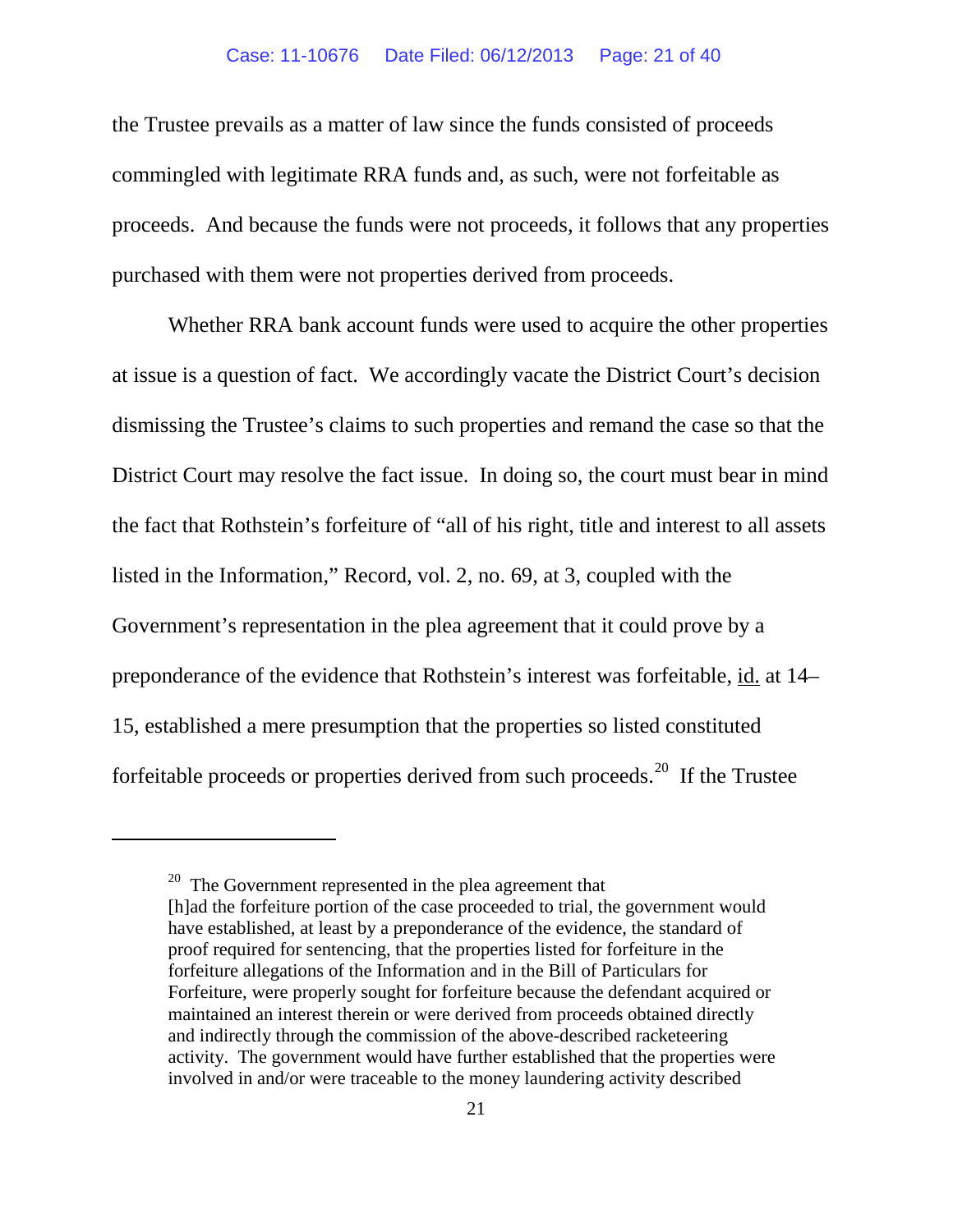introduces credible evidence that the properties were acquired with funds from RRA's bank accounts, that presumption will vanish and, in order to establish its right to forfeiture, the Government will have to produce credible evidence that the properties were acquired with proceeds of Rothstein's criminal activity.<sup>[21](#page-21-0)</sup>

The judgment of the District Court is

VACATED and REMANDED

above, and that such properties were also the proceeds of, or were derived from, the mail and wire fraud activity described above.

<span id="page-21-0"></span>Record, vol. 2, no. 69, at 14–15.

 $\overline{a}$ 

 $21$  As the Third Circuit wrote in Voigt:

Even under the preponderance standard, the items of jewelry cannot be considered "traceable to" the proceeds of money laundering activity; the jewelry was purchased with funds from an account into which money laundering proceeds had been commingled with other funds, and after numerous intervening deposits and withdrawals. We therefore cannot say that, more probably than not, the jewelry is "traceable to" money laundering activity.

United States v. Voigt, 89 F.3d 1050, 1088 (3d Cir. 1996).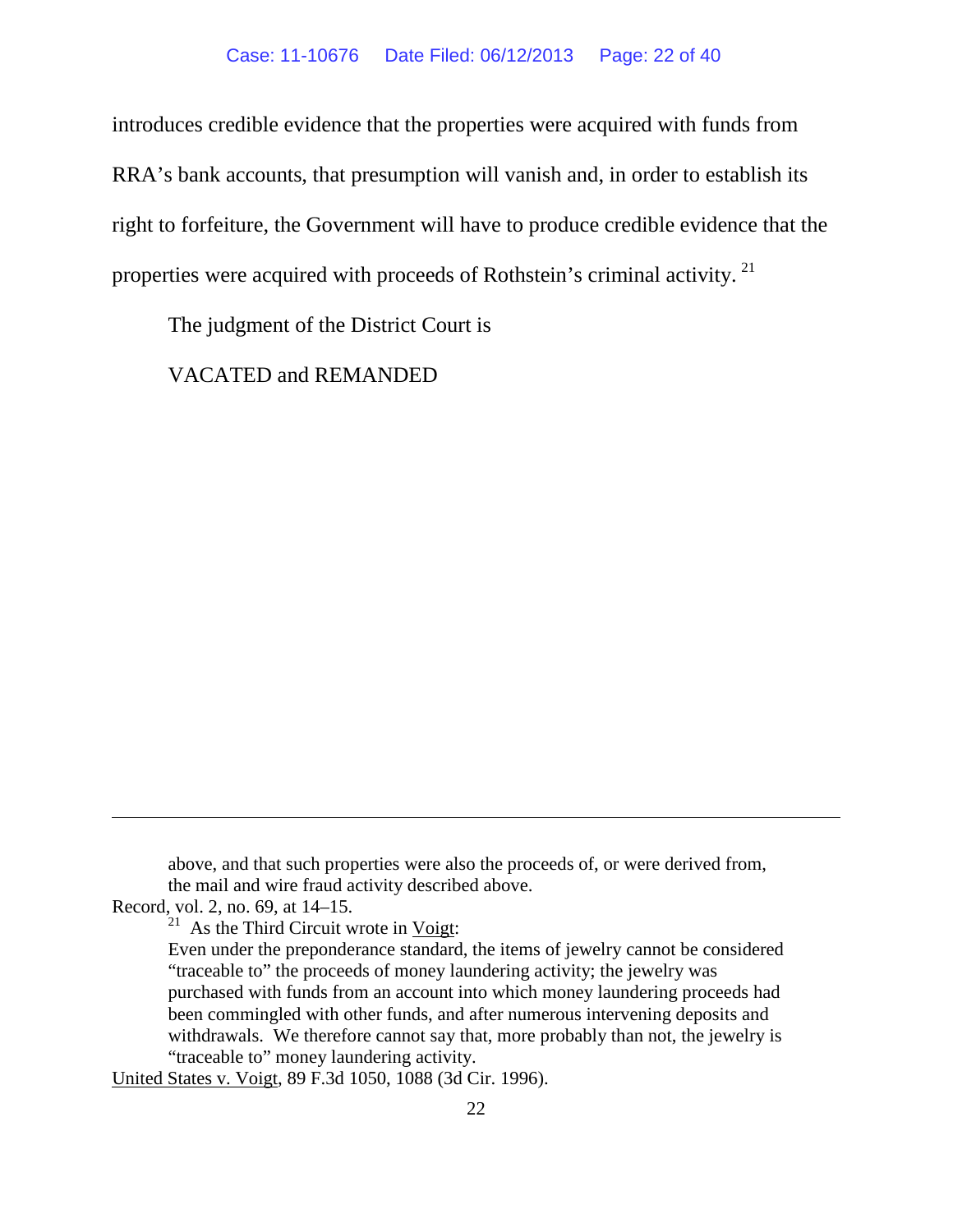### APPENDIX

### **ATTACHMENT A TO PRELIMINARY ORDER OF FORFEITURE**

#### **A. Real Properties ("RP"):**

- (RP1) 2307 Castilla Isle, Fort Lauderdale, Florida, hereafter also referred to as "Defendant RPl," includes all buildings, improvements, fixtures, attachments and easements found therein or thereon, and is more particularly described as Lauderdale Shores Reamen Plat 15-31 B Lot 2 Blk 5 with a Folio Number of 5042 12 13 0210;
- (RP2) 2308 Castilla Isle, Fort Lauderdale, Florida, hereafter also referred to as "Defendant RP2," includes all buildings, improvements, fixtures, attachments and easements found therein or thereon, and is more particularly described as: Lauderdale Shores Reamen Plat 15-31 B Lot 2 Blk 4 with a Folio Number of 5042 12 13 0020;
- (RP3) 2316 Castilla Isle, Fort Lauderdale, Florida, hereafter also referred to as "Defendant RP3," includes all buildings, improvements, fixtures, attachments and easements found therein or thereon, and is more particularly described as: Lauderdale Shores Reamen Plat 15-31 B Lot 3 & Lot 4 W ½ Blk 4 with a Folio Number of 5042 12 13 0030;
- (RP4) 30 Isla Bahia Drive, Fort Lauderdale, Florida, hereafter also referred to as "Defendant RP4," includes all buildings, improvements, fixtures, attachments and easements found therein or thereon, and is more particularly described as: Isla Bahia 47-27 B Lot 63 with a Folio Number of 5042 13 16 0640;
- (RP5) 29 Isla Bahia Drive, Fort Lauderdale, Florida, hereafter also referred to as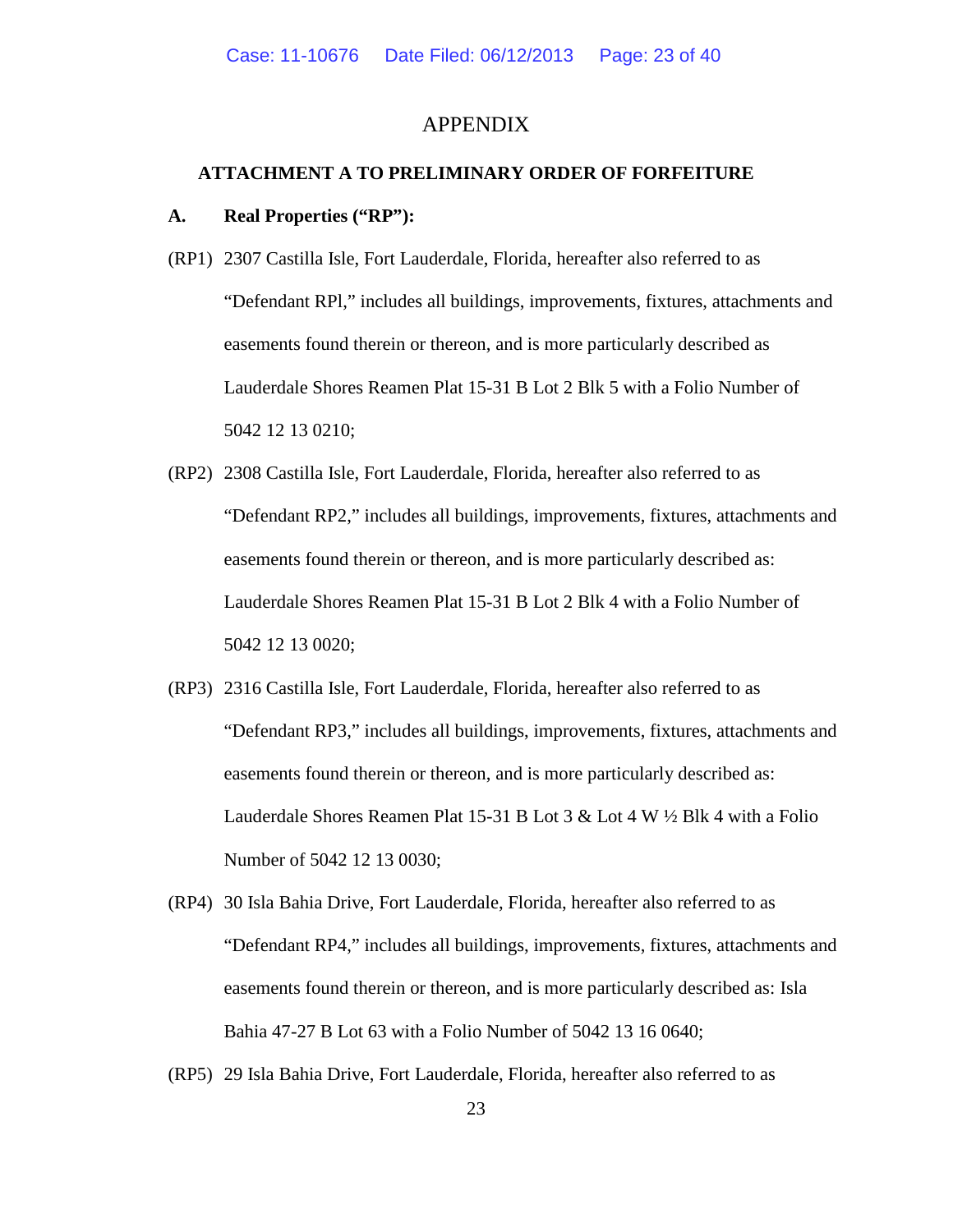#### Case: 11-10676 Date Filed: 06/12/2013 Page: 24 of 40

"Defendant RP5," includes all buildings, improvements, fixtures, attachments and easements found therein or thereon, and is more particularly described as: Isla Bahia 47-27 B Lot 35 with a Folio Number of 5042 13 16 0360;

- (RP6) 350 SE  $2<sup>nd</sup>$  Street, Unit 2840, Fort Lauderdale, Florida, hereafter also referred to as "Defendant RP6," includes that portion of the condominium, improvements, fixtures, attachments and easements found therein or thereon, and is more particularly described as: 350 Las Olas Place Condo Unit 2840 with a Folio Number of 5042 10 AN 1490;
- (RP7) 380 Carrington Drive, Weston, Florida, hereafter also referred to as "Defendant RP7," includes all buildings, improvements, fixtures, attachments and easements found therein or thereon, and is more particularly described as: Sector 4 North 153-46 B Lot 24 Blk A with a Folio Number of 5039 01 02 0240;
- (RP8) 2133 Imperial Point Drive, Fort Lauderdale, Florida, hereafter also referred to as "Defendant RP8," includes all buildings, improvements, fixtures, attachments and easements found therein or thereon, and is more particularly described as: Imperial Point 1 Sec 53-44 B Lot 11 Blk 22 with a Folio Number of 4942 12 07 2020;
- (RP9) 2627 Castilla Isle, Fort Lauderdale, Florida, hereafter also referred to as "Defendant RP9," includes all buildings, improvements, fixtures, attachments and easements found therein or thereon, and is more particularly described as: Lauderdale Shores Reamem Plat 15-31 B Lot 22 Blk 5 with a Folio Number of 5042 12 13 0380;

 $(RP 10) 10630 NW 14<sup>th</sup> Street, Apt. 110, Plantation, Florida, hereafter also referred to as$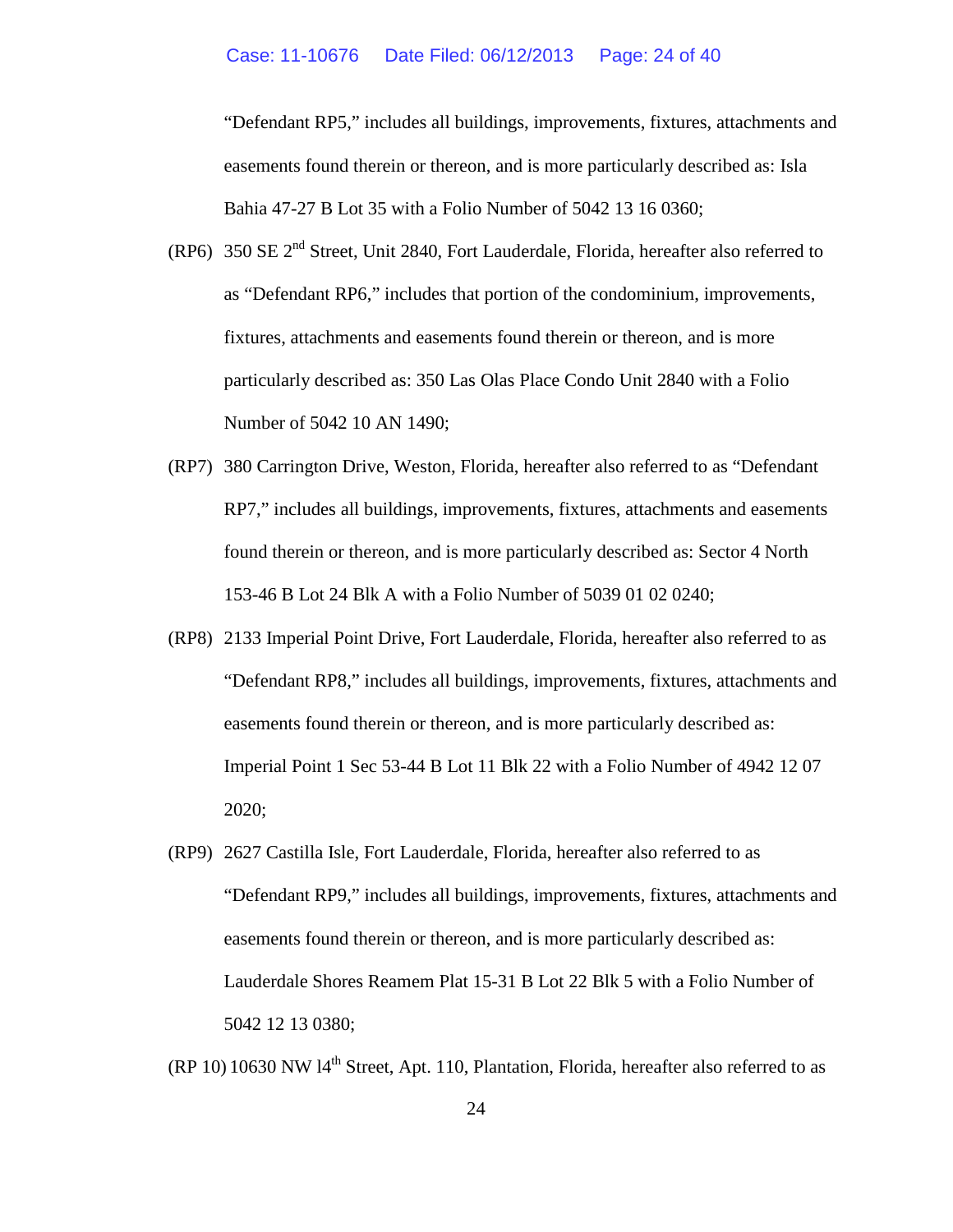"Defendant RP10," includes that portion of the condominium/townhome, improvements, fixtures, attachments and easements found therein or thereon, and is more particularly described as: OPTIMA VILLAGE 1-"C" CONDO UNIT 201 BLDG 2 with a Folio Number of 4941 31 AC 0110;

- (RP11)227 Garden Court, Lauderdale by the Sea, Florida, hereafter also referred to as "Defendant RP11," includes that portion of the buildings, improvements, fixtures, attachments and easements found therein or thereon, and is more particularly described as: SILVER SHORES UNIT A 28-39 B POR of Lot 4, BLK 5 DESC AS TO BEG AT SE COR SAID LOT 4, N 79.37 W 37.75, S 79.37, E 35.75 TO POB AKA: UNIT E MARINA VILLAGE TOWNHOMES 227GARDEN with a Folio Number of 4943 18 24 0050;
- (RP12)708 Spangler Boulevard, Bay 1, Hollywood, Florida, hereafter also referred to as "Defendant RP12," includes all buildings, improvements, fixtures, attachments and easements found therein or thereon, and is more particularly described as: HARBOR VIEW 10-5 B PORTION OF LOTS 1 & 2 BLK 2 DESC AS COMM 25 S OF NE COR OF LOT 2 ON E/L, W 20.52 ALG S/R/W/L OF ST RD 84, S 15.72 TO POB, S 7.25, E 12.59, S 24.40, W 29.92, N 7.66, W 31.74, N 24.00, E 49.07 TO POB AKA: BAY I PORTSIDE with a Folio Number of 5042 23 28 0010;
- (RP13)1012 East Broward Boulevard, Fort Lauderdale, Florida, hereafter also referred to as "Defendant RP13," includes all buildings, improvements, fixtures, attachments and easements found therein or thereon, and is more particularly described as: BEVERLY HEIGHTS 1-30 B LOT 1 W 100, LOT 2 W 100 BLK I7 with a Folio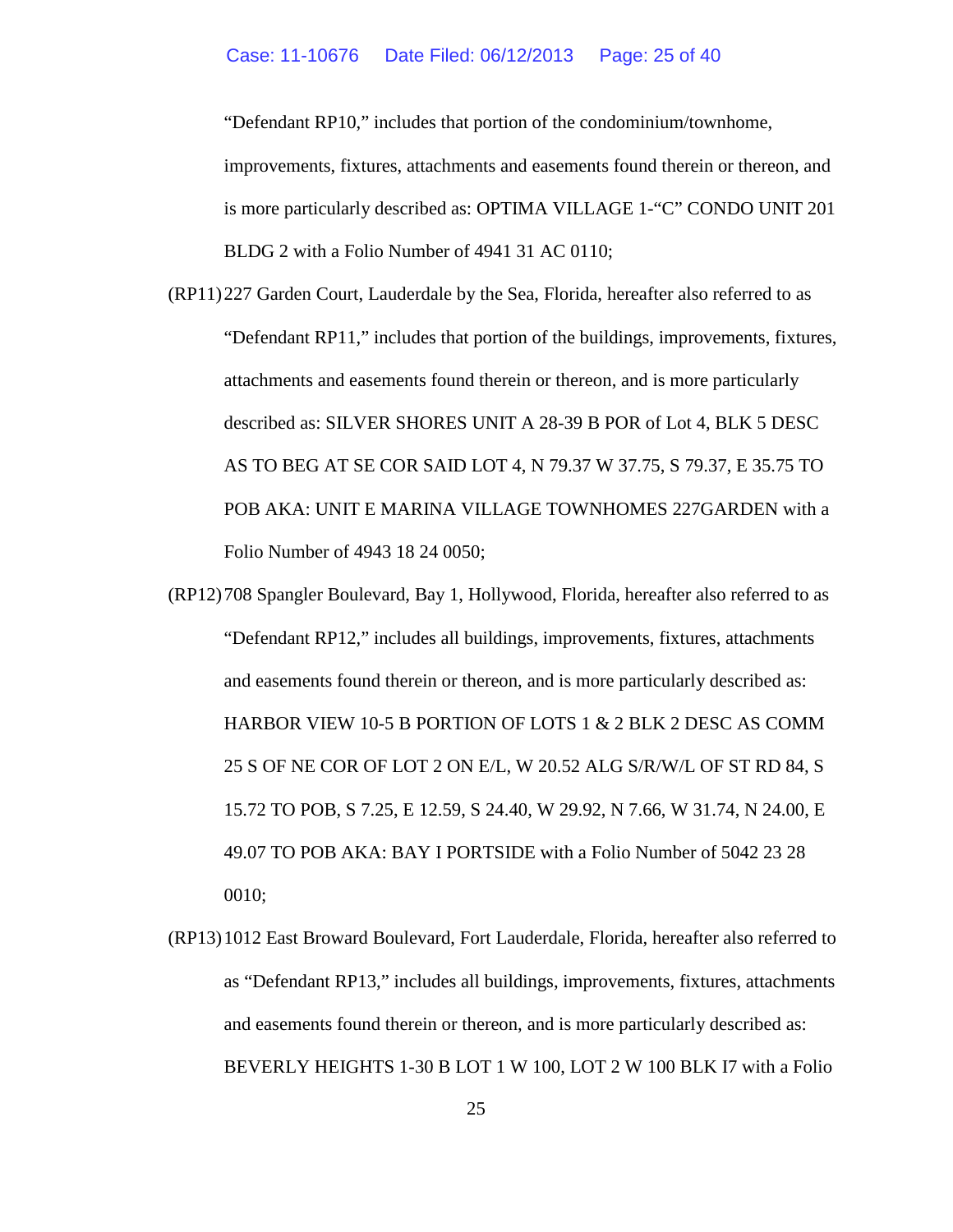Number of 5042 I1 07 0540;

- (RP14)950 N Federal Highway, Pompano Beach, Florida, hereafter also referred to as "Defendant RP14," includes all buildings, improvements, fixtures, attachments and easements found therein or thereon, and is more particularly described as: 31- 48-43 S 150 OD FOL DESC, BEG INTER E R/W/L ST RD 5, N TO POB with a Folio Number of 4843 31 00 0401;
- (RP 15) 350 SE 2nd Street, Commercial Unit 2, Fort Lauderdale, Florida, hereafter also referred to as "Defendant RP15," includes all portion of that condominium, improvements, fixtures, attachments and easements found therein or thereon, and is more particularly described as: 350 LAS OLAS PLACE COMM CONDO UNIT CU2 with a Folio Number of 5042 10 AP 0020;
- (RP 16) 361 SE 9 Lane, Boca Raton, Florida hereafter also referred to as "Defendant RP16," includes all buildings, improvements, fixtures, attachments and easements found therein or thereon more particularly described as Lot 5, Mizner Lake Estates, P.U.D.;
- (RP17)1198 N Old Dixie Highway, Boca Raton, Florida hereafter also referred to as "Defendant RP17," includes all buildings, improvements, fixtures, attachments and easements found therein or thereon;
- (RP18)1299 N Federal Highway, Boca Raton, Florida hereafter also referred to as "Defendant RP18," includes all buildings, improvements, fixtures. attachments and easements found therein or thereon;
- (RP19) 151 East 58 Street, Apartment 42D, New York, New York hereafter also referred to as "Defendant RP19," includes all portion of that condominium, improvements,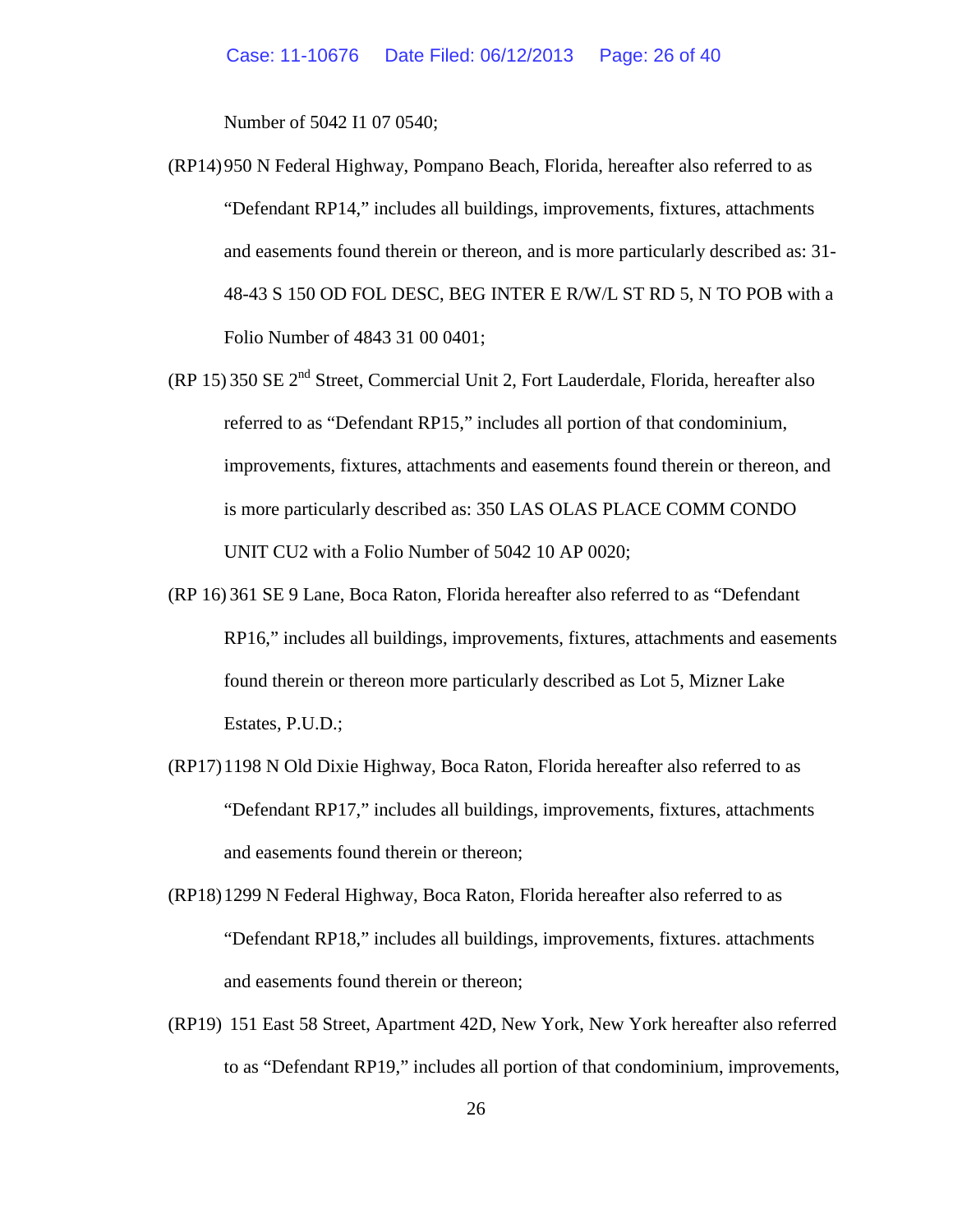fixtures, attachments and easements found therein or thereon;

- (RP20) 11 Bluff Hill Cove Farm, Narragansett, Rhode Island hereafter also referred to as "Defendant RP20," includes all buildings, improvements, fixtures, attachments and easements found therein or thereon;
- (RP21) 15 Bluff Hill Cove Farm, Narragansett, Rhode Island hereafter also referred to as "Defendant RP21," includes all buildings, improvements, fixtures, attachments and easements found therein or thereon;
- (RP22)353 4 Ave., Unit 12-H, Brooklyn, NY hereafter also referred to as "Defendant RP22," includes all portion of that condominium, improvements, fixtures, attachments and easements found therein or thereon;
- (RP23)290W l1th St #1C, NY, NY hereafter also referred to as "Defendant RP23," includes all portion of that condominium, improvements, fixtures, attachments and easements found therein or thereon; and
- (RP24)Versace Mansion/Casa Casuarina-10% Ownership hereafter also referred to as "Defendant RP24," includes all buildings, improvements, fixtures, attachments and easements found therein or thereon more particularly described as 1116 Ocean Drive, Miami Beach, FL Folio Number 02-3234-008-0310;
- **B. Vehicles and Vessels ("VV"):**
- (VVI) 1990 Red Ferrari F40 Coupe, VIN: ZFFMN34A5L0087066;
- (VV2) 2009 White Bentley Convertible, VIN: SCBDR33W29C059672;
- (VV3) 2008 Yellow McLaren Mercedes Benz SLR, VIN: WDDAK76F98M001788;
- (VV4) 2007 Black Limousine Ford Expedition, VIN: 1F1FK15557LA59223;
- (VV5) 2008 Red Ferrari 430 Spider, VIN: ZFFEW59A380163011;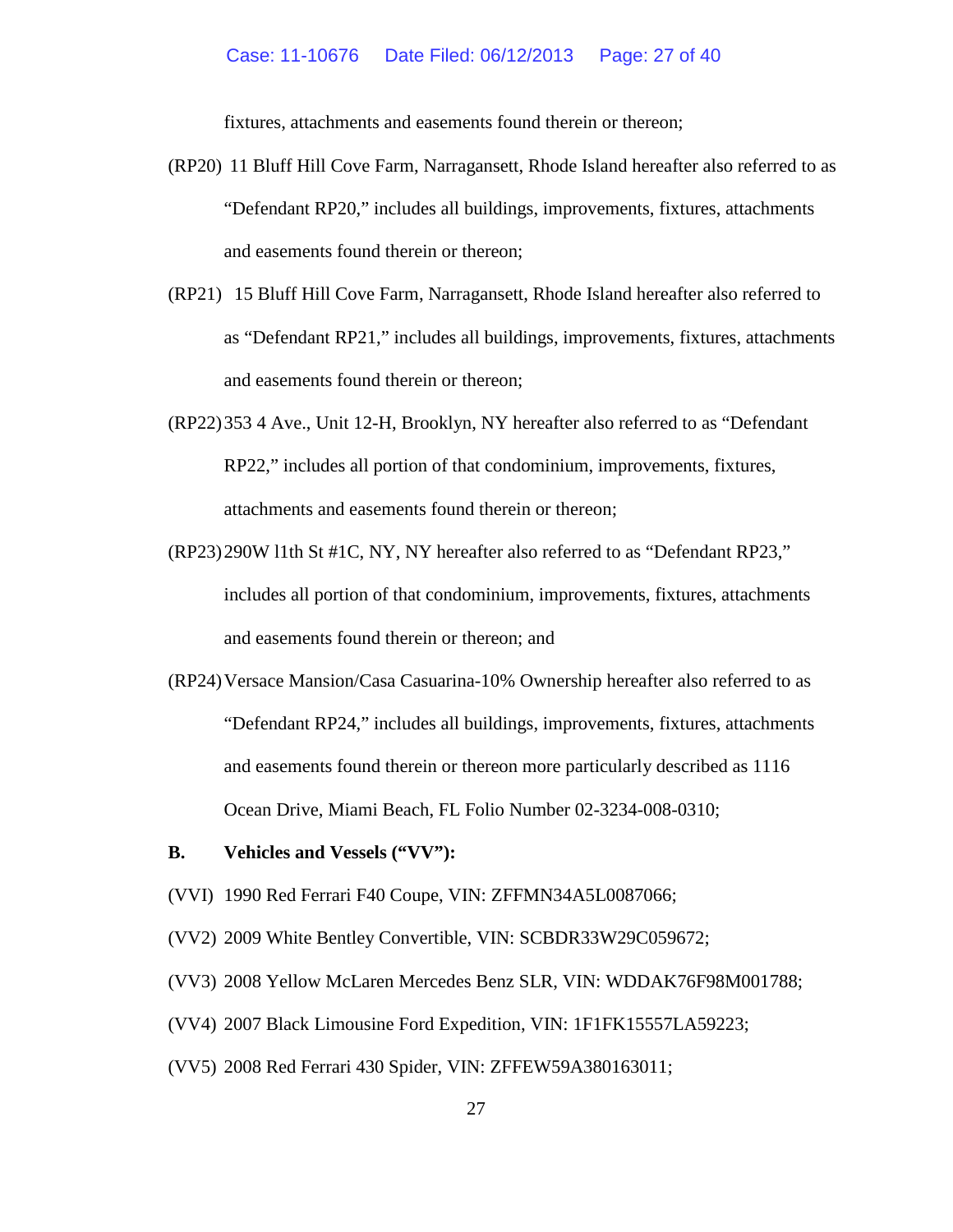- (VV6) 2007 Silver Rolls Royce Convertible, VIN: SCA1L68557UX23044;
- (VV7) 2006 Silver Hummer H1, VIN: 137PH84396E220665;
- (VV8) 2008 Cadillac Escalade, VIN: 1GYEC63858R234458;
- (VV9) 1967 Red Convertible Corvette, VIN: 194677S104745;
- (VV10) 2008 Black Bugatti Veyron EB 16.4, VIN: VF9SA25C28M795153;
- (VV11) 2008 Blue Rolls Royce Drophead Convertible, VIN: SCA2D68528UX16071;
- (VV12) 2006 Red Ferrari F430 Spider, VIN: ZFFEW59A560148863;
- (VV13) 2008 Chevrolet Corvette, VIN: 1G1YY26W485120085;
- (VV14) 2009 Chevrolet Corvette Z06, VIN: 1G1YZ26E995111923;
- (VV15) 2009 Blue Gray Maserati Granturismo Coupe, VIN: ZAMGJ45A090042326;
- (VV16) 2009 White Mercedes Benz, VIN WDBSK71F59F149477;
- (VV17) 2007 87' Warren, Hull # WAR87777B707;
- (VV18) 33' Aquariva, Hull # XFA33R74G405;
- (VV19) 2009 11' Yamaha Jet Ski, Hull # YAMA3661I809;
- (VV20) 2009 11' Yamaha VS, Hull # YAMA3626I809;
- (VV21) 2009 11' Yamaha VS, Hull #YAMA2679G809;
- (VV22) I999 55' Sea Ray 540 Sundancer, SERY0500I899;
- (VV23) 2009 Yamaha Jet Ski, Hull # YAMA4288K809;
- (VV 24) 2010 White Lamborghini lp-670sv, VIN: ZHWBU8AHXALA03837;
- (VV25) Mercedes Benz S65 VR Byturbo, VIN: WDDEJ79XX8A015189;
- (VV26) 2009 RED BMW CONVERTIBLE, VIN: WBALM53529El60836;

(VV27)2009 MERCEDES BENZ SLK 350 CONVRTBL VIN:WDBWK58Fl9Fl90779;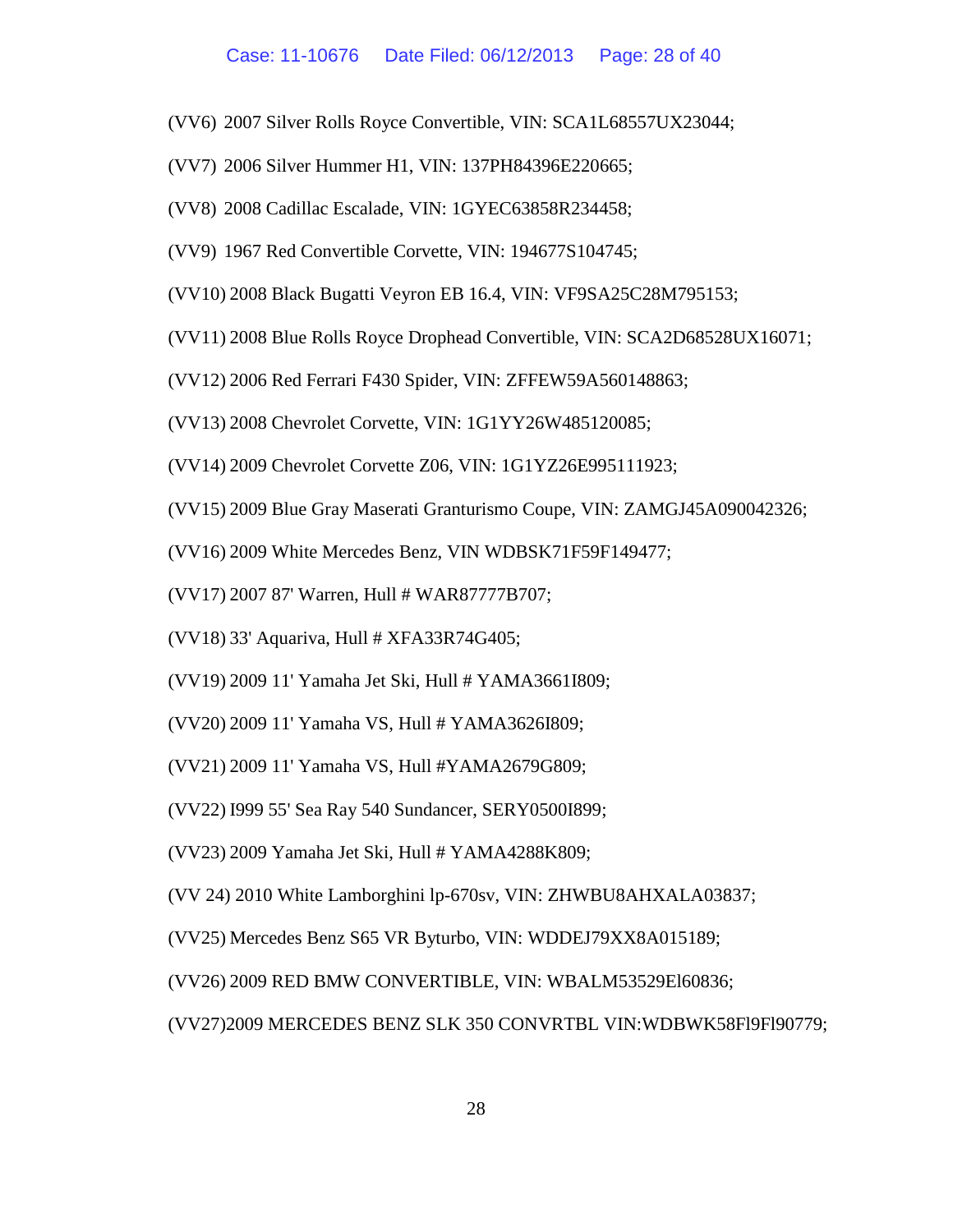## **C. Tangibles ("T")**

- (T1) Approximately 304 pieces of jewelry, watches, necklaces and earrings seized on or about Monday, November 9, 2009 from the residence of Scott and Kimberly Rothstein;
- (T2) 16 DuPont Lighters seized on or about Monday, November 9, 2009 from the residence of Scott and Kimberly Rothstein;
- (T3) 3 pieces sports memorabilia seized on or about Monday, November 9, 2009 from the residence of Scott and Kimberly Rothstein;
- (T4) \$271,160 in United States currency seized on or about Monday, November 9, 2009 from the residence of Scott and Kimberly Rothstein;
- (T5) \$1,500 in United States currency, seized on about Wednesday, November 4, 2009, from the office of Scott W. Rothstein at the law firm of Rothstein, Rosenfeldt and Adler, P.A.;
- (T6) \$30,000 in American Express Gift Cards to the attention of Scott Rothstein, obtained from UPS on or about November 12, 2009;
- (T7) \$50,000 in American Express Gift Cards to the attention of Scott Rothstein, obtained from UPS on or about November 13, 2009;
- (T8) 5 additional watches being turned over to the United States by Les Stracher; and
- (T9) Guitar collection of Scott W. Rothstein, located at the residence of Scott and Kimberley Rothstein, valued between \$10,000 and \$20,000.

### **D. Bank Accounts ("BA")**

(BA1) Fidelity Investments Stock Account, in the name of Scott W. Rothstein, valued at approximately \$1,263,780, in the actual amount of\$1,270,302.32;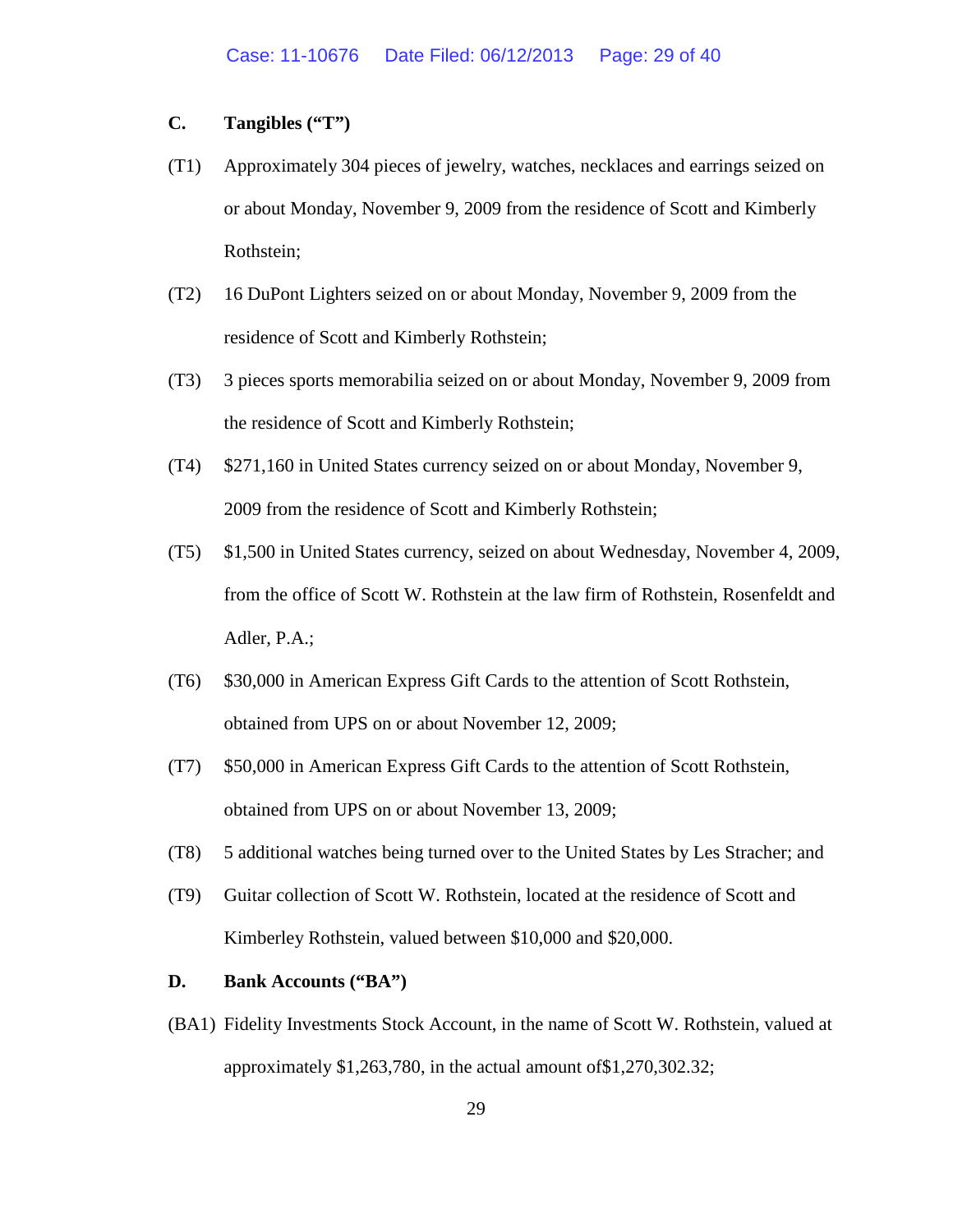- (BA2) Gibraltar Bank account 50010085, in the approximate amount of \$484,900.68;
- (BA3) Gibraltar Bank account 50010093, in the approximate amount of \$53,448.51;
- (BA4) Gibraltar Bank account 50011253, in the approximate amount of \$71,793.06;
- (BAS) Gibraltar Bank account 50015214, in the approximate amount of \$995,521.42;
- (BA6) Bank account 178780211819923220000187 at Banque Populaire, Morocco, in the name of Scott Rothstein, in the approximate amount of \$12,000,000 up to the amount of \$16,000,000;
- (BA 7) Bank account at Banque Populaire, Morocco, in the name of Ahnick Khalid, up to the amount of \$2,000,000;
- (BAS) Bank account at Banque Populaire, Morocco, in the name of Steve Caputi, up to the amount of \$1,000,000;
- (BA9) Toronto Dominion Bank, N.A. account 6860291266 in the name of Rothstein Rosenfeldt Adler, P.A. which, on or about November 11, 2009, contained the approximate amount of \$54,021.27;
- (BA10)Toronto Dominion Bank, N.A. account 6861011556 in the name of Rothstein Rosenfeldt Adler, P.A. which, on or about November 11, 2009, contained the approximate amount of \$10,085.00;
- (BA11)Toronto Dominion Bank, N.A. account 6860420923 in the name of Rothstein Rosenfeldt Adler, P.A, Attorney Trust Account 3, which, on or about November 11, 2009, contained the approximate amount of \$720,892.08;
- (BA12)Toronto Dominion Bank, N.A. account 6860422200 in the name of DJB Financial Holding, which, on or about November 11, 2009, contained the approximate amount of \$64,970.00;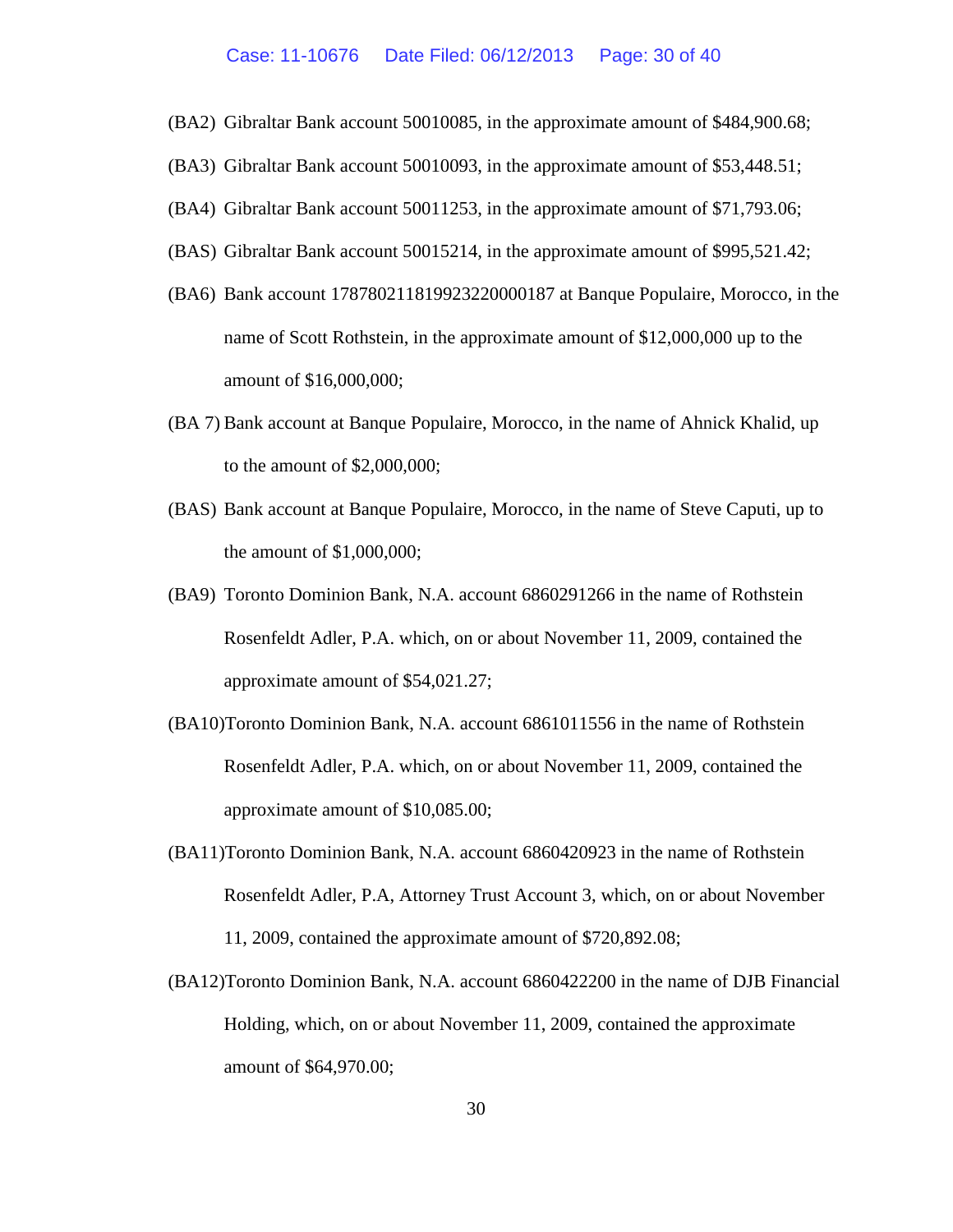- (BA13)Toronto Dominion Bank, N.A. account 6860755757 the name of RRA Sports and Entertainment LLC, which, on or about November 11, 2009, contained the approximate amount of \$10,490.10;
- (BA14)Toronto Dominion Bank, N.A. account 6860755781 in the name of RRA Goal Line Management, LLC, which, on or about November 11, 2009, contained the approximate amount of \$25,216.27;
- (BA15)Toronto Dominion Bank, N.A. account 6861077714 in the name of Rothstein Rosenfeldt Adler, P.A., which, on or about November 11, 2009, contained the approximate amount of \$20,080.00;
- (BA16)Toronto Dominion Bank, N.A. account 6861076906 in the name of Rothstein Rosenfeldt Adler PA, Attorney Trust Account, which, on or about November 13, 2009, contained the approximate amount of \$23,406.16;
- (BA17)Toronto Dominion Bank, N.A. account 6861011614 in the name of Rothstein Rosenfeldt Adler PA, which, on or about November 13, 2009, contained the approximate amount of \$14,657.80;
- (BA 18)Toronto Dominion Bank, N.A. account 6860291274 in the name of Rothstein Rosenfeldt Adler PA, Operating Account, which, on or about November 13, 2009, contained the approximate amount of \$28,743.43;
- (BA19)Toronto Dominion Bank, N.A. account 6861076922 in the name of Rothstein Rosenfeldt Adler PA, BIF Account, which, on or about November 13, 2009, contained the approximate amount of \$52,749.68;
- (BA20)Schwyzer Kantonalbank, account #CH75 0077700530742040 in the name of Jewel Cruises Holding AG, Wollerau, Switzerland;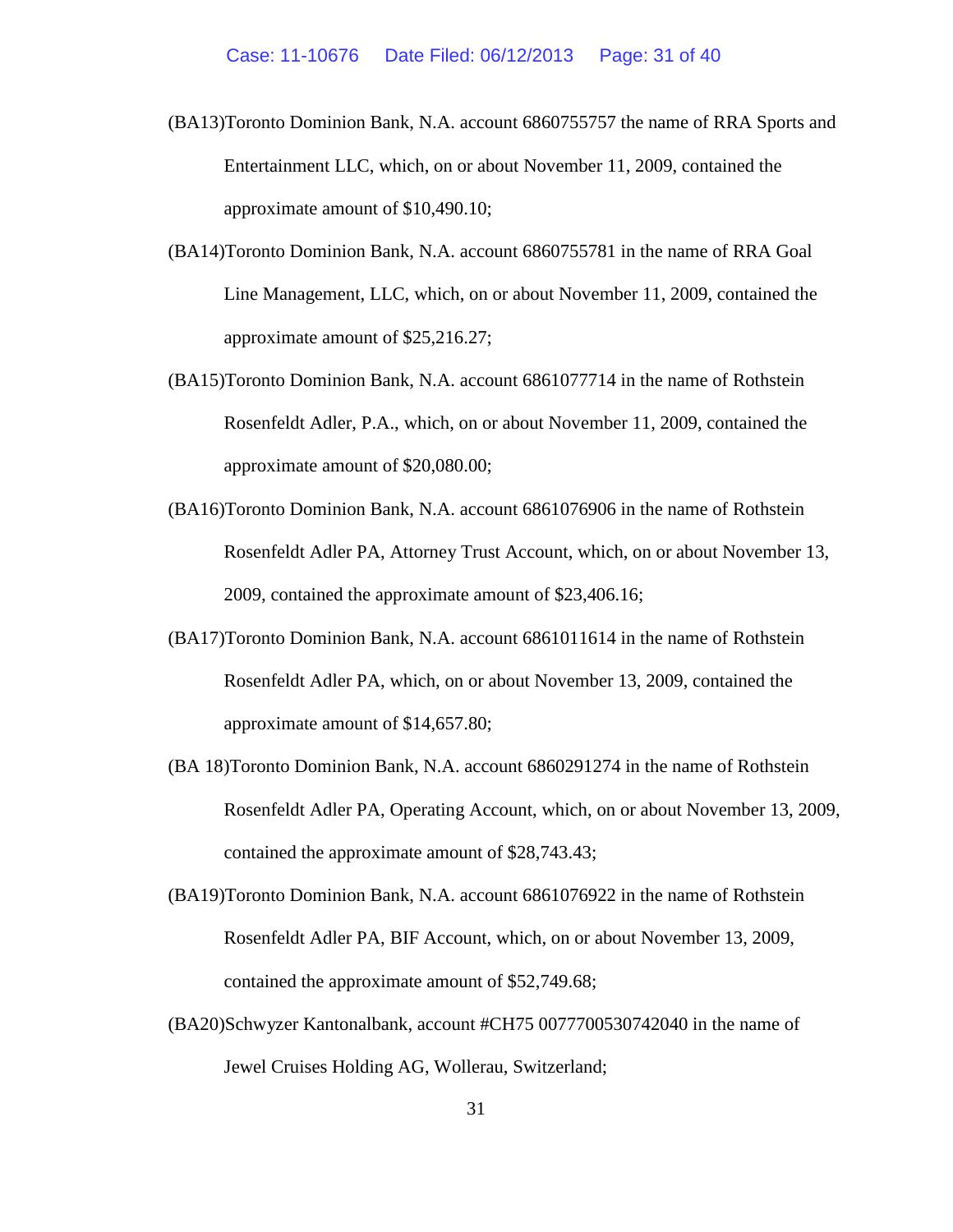## **E. Business Interests ("BI")**

- (BI1) Stock certificates, if issued, or the beneficial interest in such shares, of 50,000 shares of capital stock, in Gibraltar Private Bank & Trust, a federally chartered stock savings association, purchased in or about September 2009 by GBPT, LLC, a Delaware Limited Liability Company, by its manager, Bahia Property Management, LLC, a Delaware Limited Liability Company, by its co-manager, Scott W. Rothstein;
- (BI2) Scott W. Rothstein's equity interest in QTask;
- (BI3) Scott W. Rothstein's equity interest in Broward Bank of Commerce;
- (BI4) Scott W. Rothstein's equity interest in Bova Ristorante;
- (BI5) Scott W. Rothstein's equity interest in Bova Cucina;
- (BI6) Scott W. Rothstein's equity interest in Bova Prime;
- (BI7) Scott W. Rothstein's equity interest in Café Iguana, Pembroke Pines, Florida;
- (BJ8) Scott W. Rothstein's equity interest in Cart Shield USA, LLC;
- (BI9) Scott W. Rothstein's equity interest in Renato Watches;
- (BI10) Scott W. Rothstein's equity interest in Edify LLC;
- (BI11) Scott W. Rothstein's equity interest in V Georgio Vodka;
- (BI12) Scott W. Rothstein's equity interest in Sea Club Ocean Resort Hotel, LLC;
- (BI13) Scott W. Rothstein's equity interest in North Star Mortgage;
- (BI14) Scott W. Rothstein's equity interest in Kip Hunter Marketing;
- (BI15) Scott W. Rothstein's equity interest in RRA Sports and Entertainment, LLC;
- (BI16) Scott W. Rothstein's equity interest in Versace Mansion/Casa Casuarina, including 10 year Operating Agreement with 2 ten year options;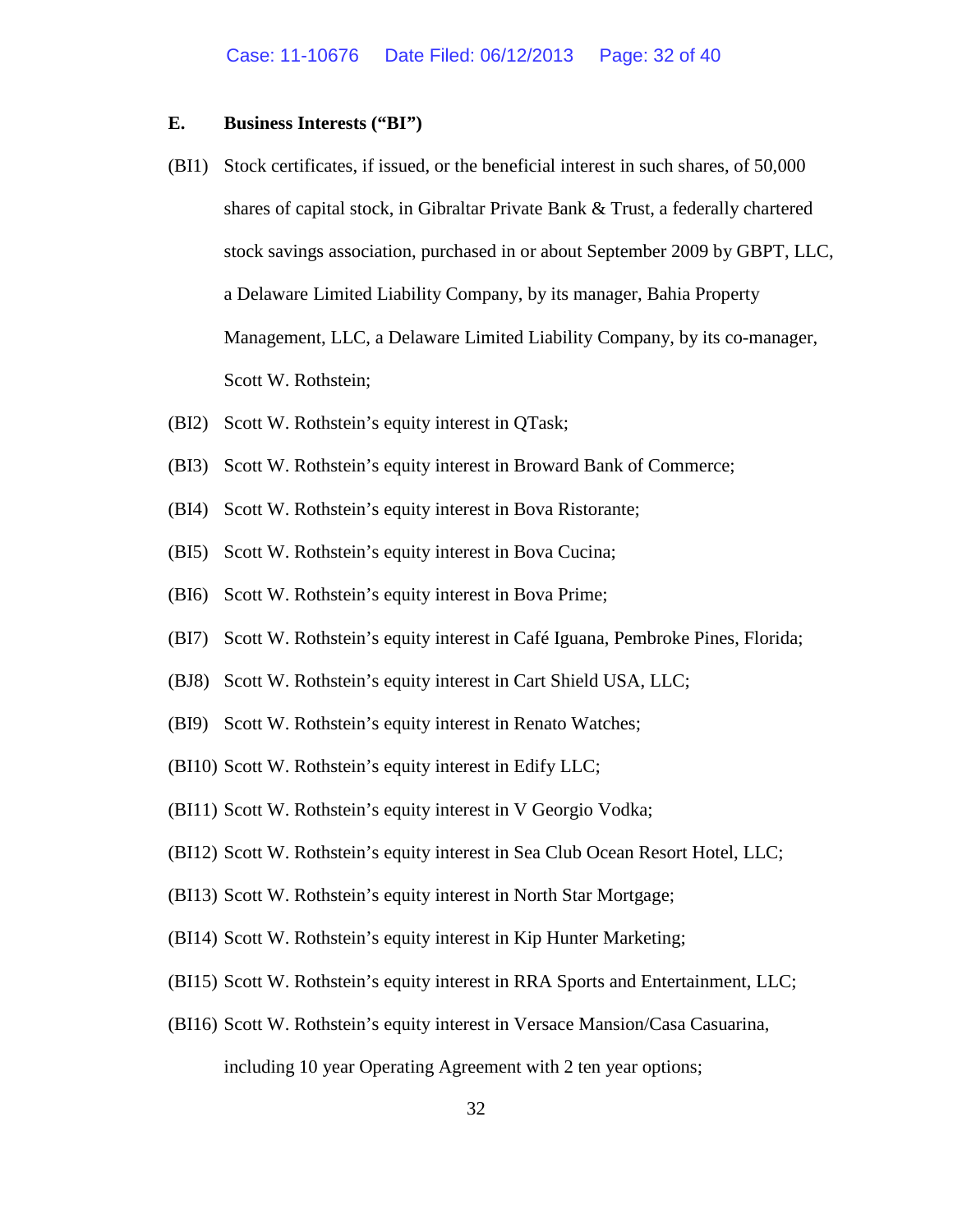- (BI17) Scott W. Rothstein's equity interest, and licensing rights, in Alternative Biofuel Technologies, Inc.;
- (BI18) Scott W. Rothstein's equity interest in RRA Goal Line Management;
- (BI19) Scott W. Rothstein's equity interest in Iron Street Management, LLC;
- (BI20) Scott W. Rothstein's equity interest in, and loan to, Africat Equity IG Decide;
- (BI21) Scott W. Rothstein's equity interest in, and rents derived from 1198 Dixie LLC;
- (BI22) Scott W. Rothstein's equity interest in, and rents derived from 1299 Federal LLC;
- (BI23) Promissory Note by Uniglobe in favor of Scott W. Rothstein; and
- (BI24) All equity interest held by or on behalf of Scott W. Rothstein, in the following corporations and entities:
	- a. 29 Bahia LLC;
	- b. 235 GC LLC;
	- c. 350 LOP#2840 LLC;
	- d. 353 BR LLC;
	- e. 10630 #110 LLC;
	- f. 708 Spangler LLC;
	- g. 1012 Broward LLC;
	- h. 1198 Dixie LLC;
	- i. 1299 Federal LLC;
	- j. 2133 IP LLC;
	- k. 15158 LLC;
	- 1. AANG LLC;
	- m. AAMG1 LLC;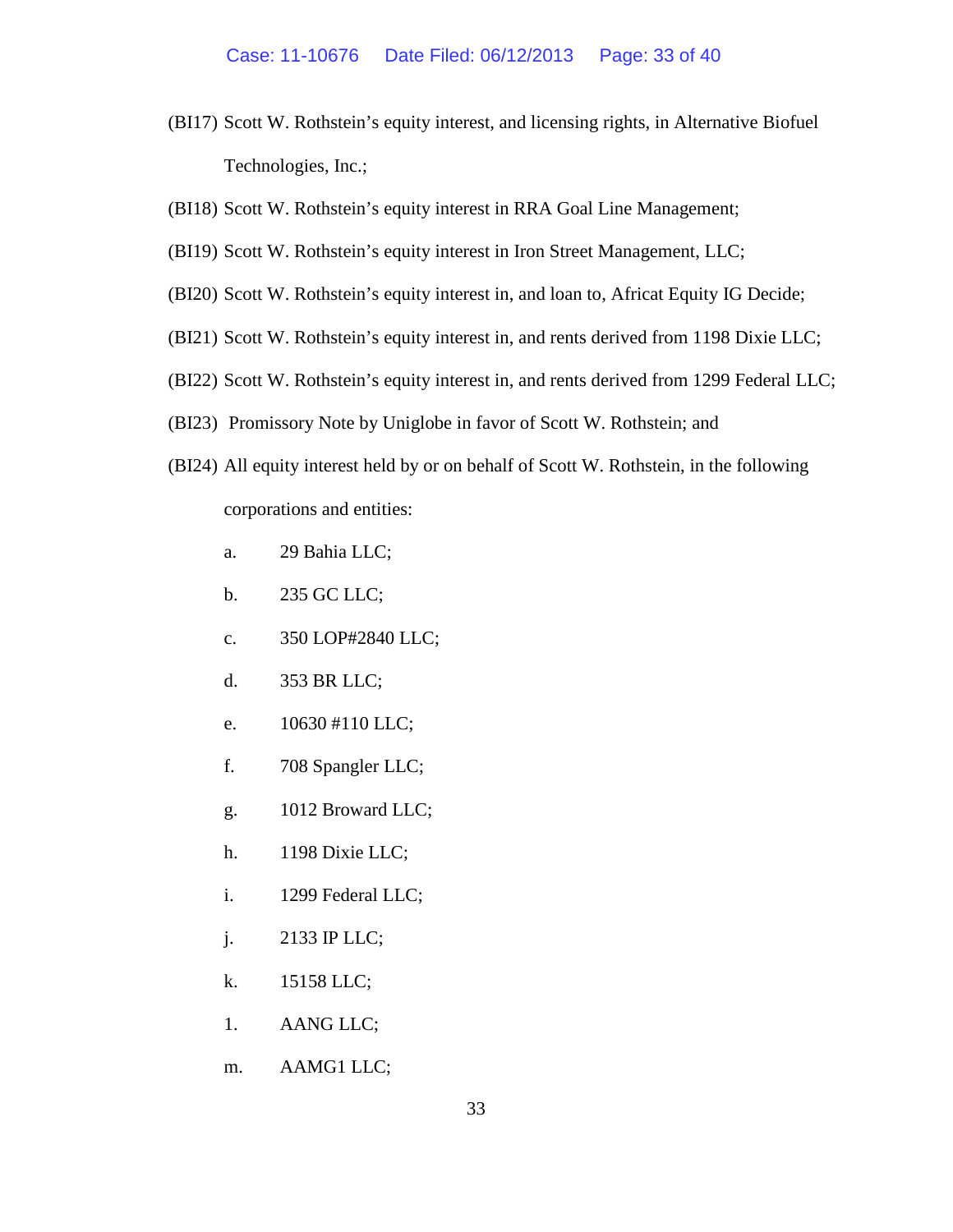#### Case: 11-10676 Date Filed: 06/12/2013 Page: 34 of 40

- n. AAMM Holdings;
- o. ABT Investments LLC;
- p. Advanced Solutions;
- q. Bahia Property Management LLC;
- r. Boat Management LLC;
- s. BOSM Holdings LLC;
- t. BOVA Prime LLC;
- u. BOVA Restaurant Group LLC;
- v. The BOVA Group LLC;
- w. BOVA Smoke LLC;
- x. BOVCU LLC;
- y. BOVRI LLC;
- z. Broward Financial Holdings, Inc.;
- aa. CI07 LLC;
- ab. CI08 LLC;
- ac. CI16 LLC;
- ad. CI27 LLC;
- ae. CSU LLC;
- af. D & D Management & Investment LLC;
- a g. D & S Management and Investment LLC;
- ah. DJB Financial Holdings LLC;
- ai. DYMMU LLC;
- aj. Full Circle Fort Lauderdale LLC;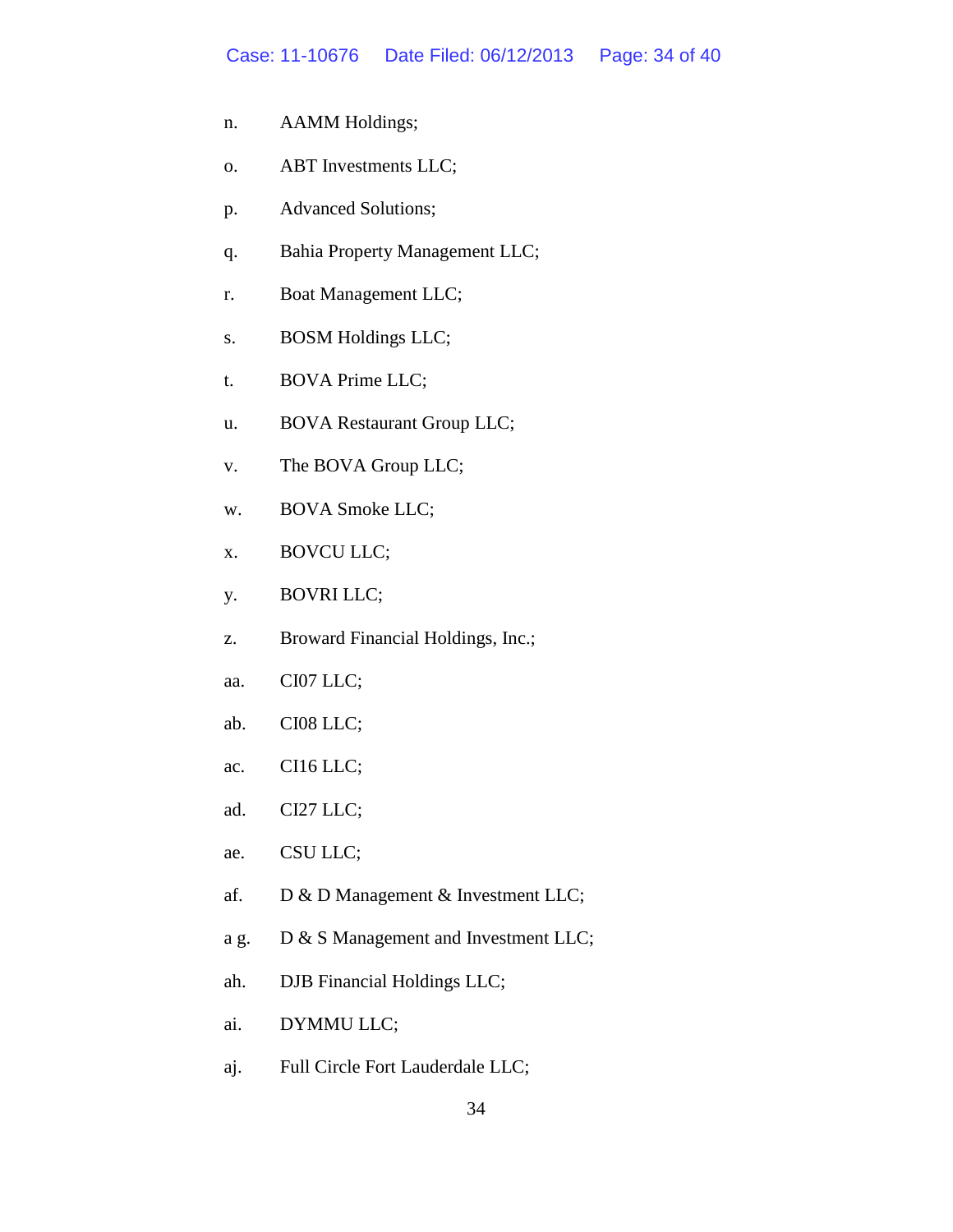#### Case: 11-10676 Date Filed: 06/12/2013 Page: 35 of 40

- ak. Full Circle Trademark Holdings LLC;
- al. GHW1 LLC;
- am. IDNL GEAH LLC;
- an. ILK3 LLC;
- ao. IS Management LLC;
- ap. JRCL LLC;
- aq. Judah LLC;
- ar. Kendall Sports Bar;
- as. Kip Hunter Marketing LLC;
- at. NF Servicing LLC;
- au. NRI 11 LLC;
- av. NRI 15 LLC;
- aw. NS Holdings LLC;
- ax. PRCH LLC;
- ay. PK Adventures LLC;
- az. PK's Wild Ride Ltd;
- ba. Rothstein Family Foundation;
- bb. RRA Consulting Inc.;
- be. RRA Goal Line Management LLC;
- bd. RRA Sports and Entertainment LLC;
- be. RSA  $11<sup>th</sup>$  Street LLC;
- bf. RW Collections LLC;
- bg. S & KEA LLC;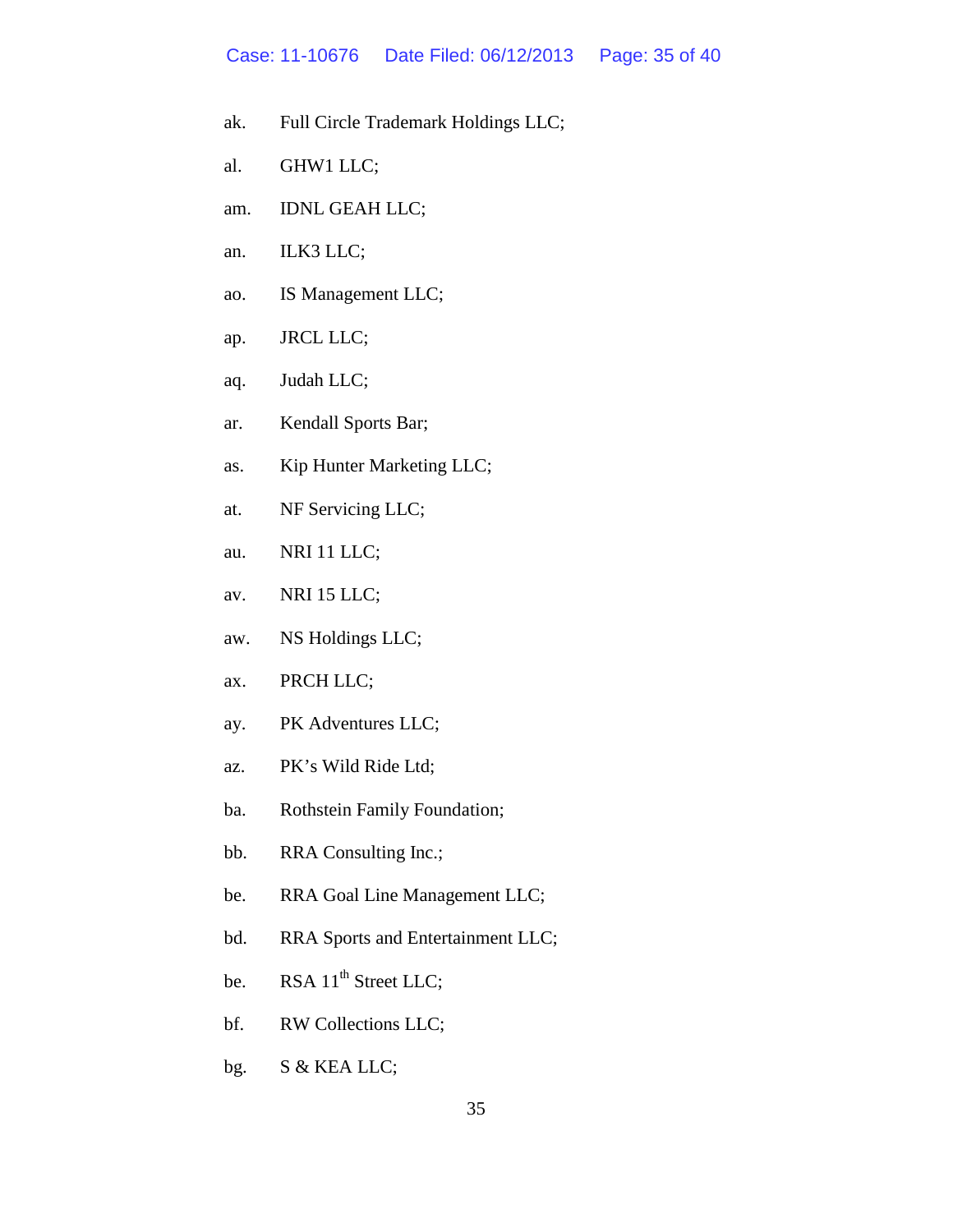- bh. Scorh LLC;
- bi. Tipp LLC;
- bj. VGS LLC;
- bk. The Walter Family LLC;
- bl. Walter Industries LLC;
- bm. WPBRS LLC;
- bn. WAWW;
- bo. WAWW 2 LLC;
- bp. WAWW 3 LLC;
- bq. WAWW 4 LLC;
- br. WAWW 5 LLC;
- bs. WAWW 6 LLC;
- bt. WAWW 7 LLC;
- bu. WAWW 8 LLC;
- bv. WAWW 9 LLC;
- bw. WAWW 10 LLC;
- bx. WAWW 11 LLC;
- by. WAWW 12 LLC;
- bz. WAWW 14 LLC;
- ca. WAWW 15 LLC;
- cb. WAWW 16 LLC;
- cc. WAWW 17 LLC;
- cd. WAWW 18 LLC;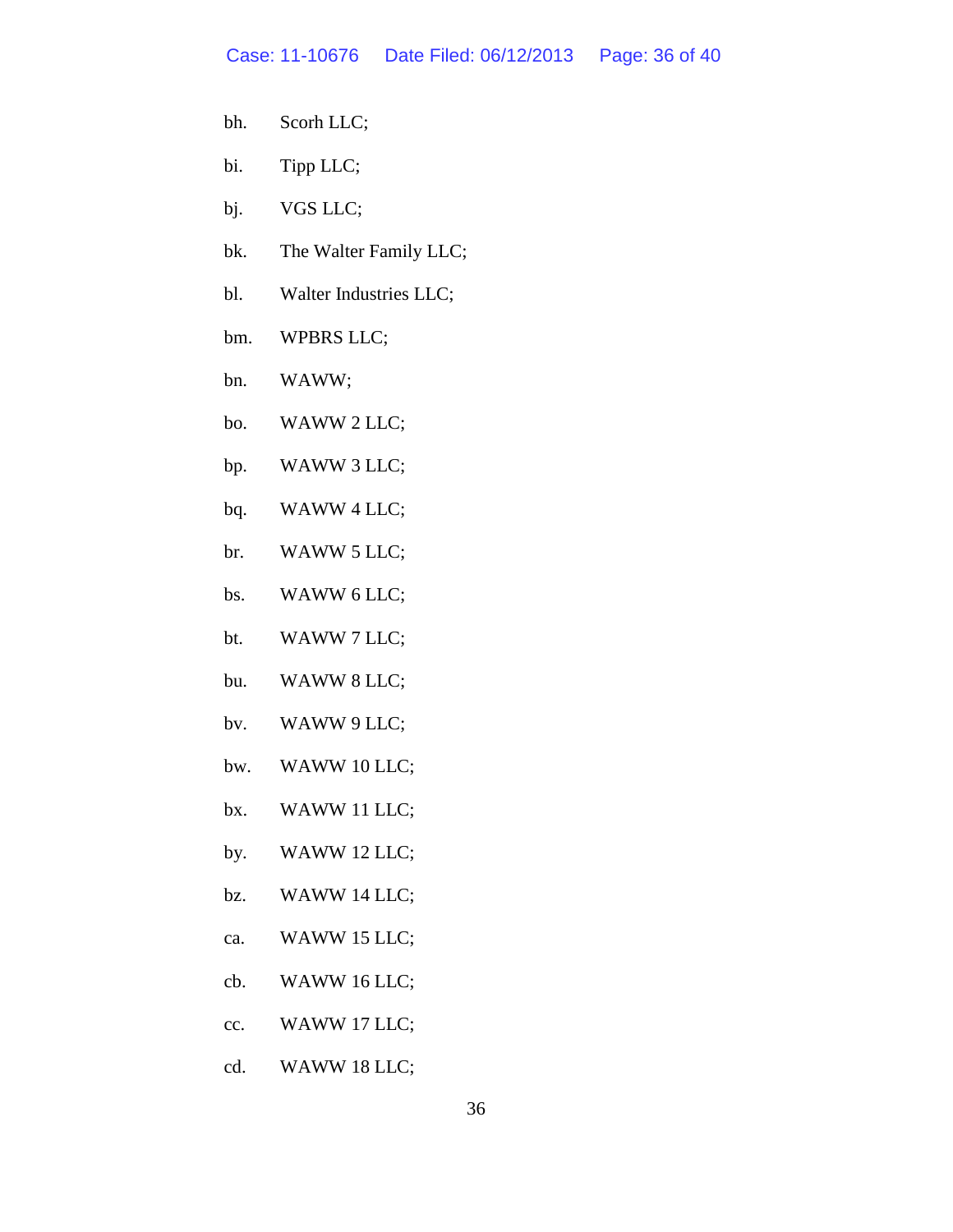- ce. WAWW 19 LLC;
- cf. WAWW 20 LLC;
- cg. WAWW 21 LLC;
- ch. WAWW 22 LLC;
- ci. JB Boca M Holdings LLC;
- (BI25) All interest held by or on behalf of Scott W. Rothstein, in the following corporations and entities, and assets held by or owed , e.g., rents, to same:
	- (a) The 2009 Scott W. Rothstein Revocable Trust;
	- (b) REC Group, LLC;
	- (c) REN Group, LLC;
	- (d) REP Group, LLC;
	- (e) RES Group, LLC;
	- (f) RET Group, LLC;
	- (g) REV Group, LLC;
	- (h) AAMG, LLC;
	- (i) BFHI, LLC;
	- U) BFH1, LLC;
	- (k) Cartshield USA, LLC;
	- (l) CCCN, LLC;
	- (m) CCM, LLC;
	- (n) Cha Cha Cha, Inc.;
	- (o) Fifth Court Financial, LLC;
	- {p) GBPT, LLC;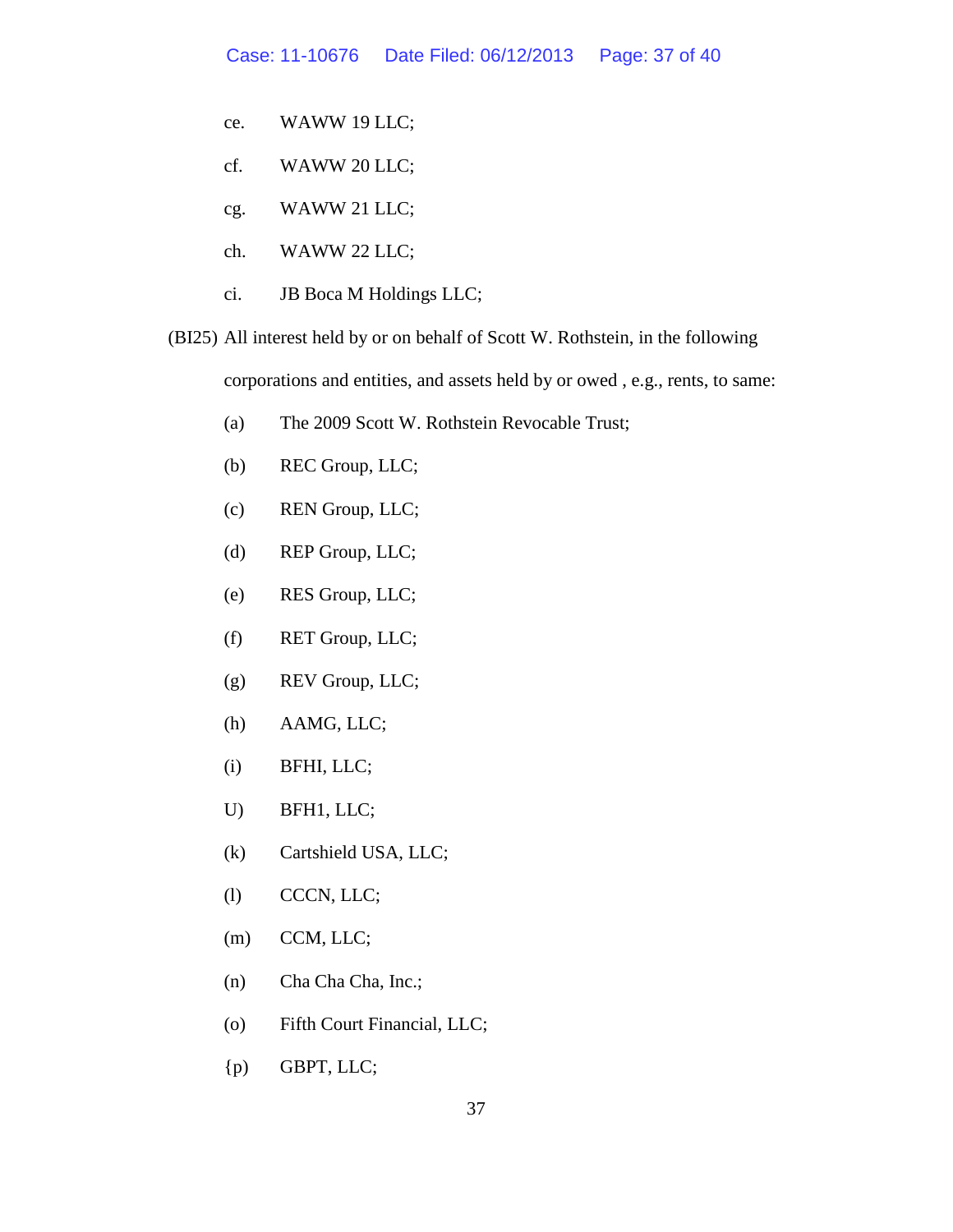#### Case: 11-10676 Date Filed: 06/12/2013 Page: 38 of 40

- (q) Iron Street Management, LLC
- (r) JB Boca Holdings, LLC;
- (s) JJ Finance Holdings, LLC;
- (t) JWG Holdings, LLC;
- (u) Luxury Resorts, LLC;
- (v) MLC 350, LLC;
- (w) MRISC, LLC;
- (x) MRI Scan Center, Inc.;
- $(y)$  QT, LLC
- (z) QTask
- (aa) Renato Watches, Inc.
- (ab) Rothstein Family, Ltd.;
- (ac) Sea Club Ocean Resort Hotel, Inc.;
- (ad) SPAC Investments, LLC;
- (ae) TB22 Mario's, Inc.;
- (at) TB22N, LLC;
- (ag) TLBN, LLC;
- (ah) UG, LLC;
- (ai) Uniglobe Environmental Solutions, Inc.;
- (aj) VGS1, LLC;
- (ak) V Georgio Spirits, LLC;
- (al) WAWW 13, LLC;
- (am) Rothstein Rosenfeldt Adler, P.A., located in Florida; and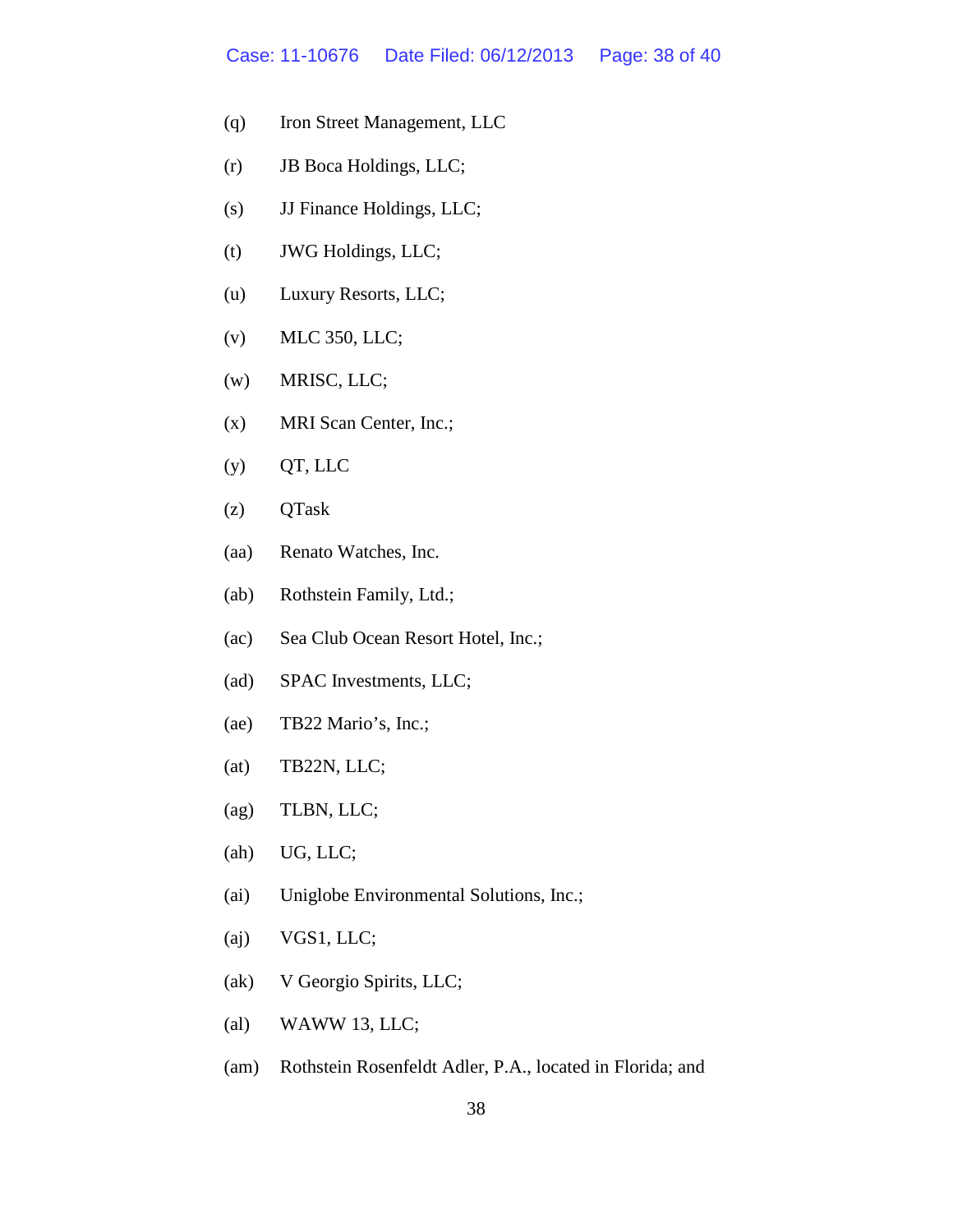(an) Rothstein Rosenfeldt Adler, located in Venezuela;

## **F. Contributions ("C")**

- (C1) \$6,000 in campaign contributions made to Alex Sink and voluntarily offered, and turned over, to the United States on behalf of Alex Sink;
- (C2) \$40,000 in campaign contributions to Republican Party of Florida, "Florida" account and voluntarily offered, and turned over, to the United States by the Republican Party of Florida;
- (C3) \$10,000 in campaign contributions to Republican Party of Florida, "Federal" account and voluntarily offered, and turned over, to the United States by the Republican Party of Florida;
- (C4) \$90,000 in campaign contributions to Republican Party of Florida and voluntarily offered, and turned over, to the United States by the Republican Party of Florida;
- (C5) \$5,000 in campaign contributions to Republican Party of Florida by Rothstein business entity known as WAWW and voluntarily offered, and turned over, to the United States by the Republican Party of Florida;
- (C6) \$800,000 Charitable Donation to Joe DiMaggio Children's Hospital, which hospital advised the United States of the donation from the Rothstein Family Foundation for the purpose of facilitating forfeiture;
- (C7) \$1,000,000 Charitable Donation to Holy Cross Hospital, which hospital advised the United States of the donation from the Rothstein Family Foundation for the purpose of facilitating forfeiture;
- (C8) \$9,600 in campaign contributions to Governor Charlie Crist, voluntarily offered, and turned over, to the United States by the office of Charlie Crist; and